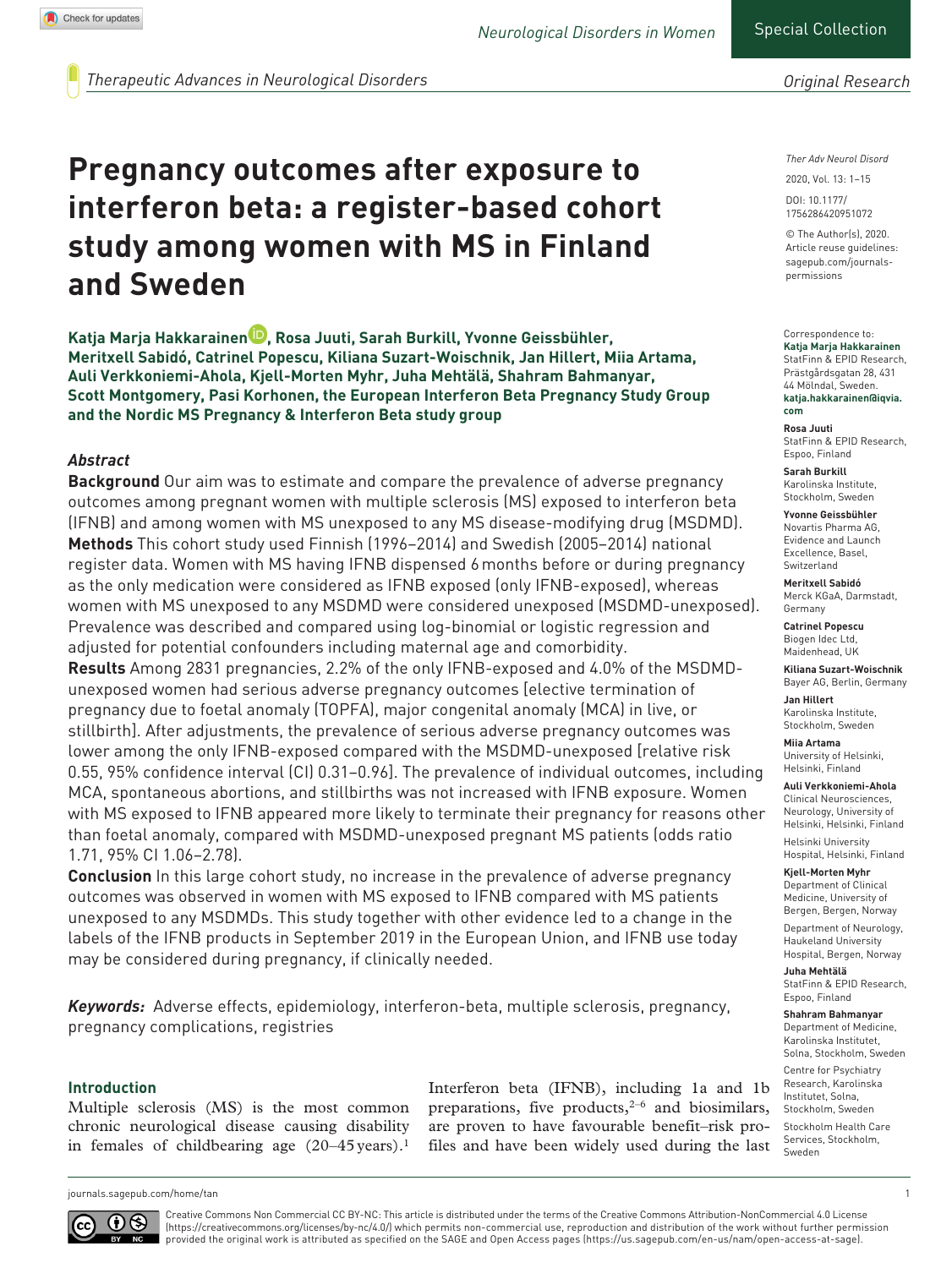#### **Scott Montgomery**

Department of Medicine, Karolinska Institutet, Solna, Stockholm, Sweden

School of Medical Sciences, Clinical Epidemiology and Biostatistics, Örebro

University, Sweden

Department of Epidemiology and Public Health, University College London, UK

**Pasi Korhonen** StatFinn & EPID Research, Espoo, Finland

20years.7,8 Thereafter, other MS disease-modifying drugs (MSDMDs) were approved for MS, including alemtuzumab, cladribine, dimethyl fumarate, fingolimod, glatiramer acetate, mitoxantrone, natalizumab, ocrelizumab and teriflunomide.9,10 As MS is common among women in childbearing age, $<sup>1</sup>$  treatment choice when plan-</sup> ning pregnancy is crucial.

In recent years, observational studies $11-18$  and systematic literature reviews<sup>19-21</sup> have shown no increase in the prevalence of adverse pregnancy outcomes, such as congenital anomaly or spontaneous abortion, among women exposed to IFNB before or during pregnancy. Despite the evidence, women treated with IFNB have been recommended to use appropriate contraceptive measures and to consider discontinuing IFNB therapy when planning pregnancy. $2-6$  The previous studies have been limited by a small sample size $11-18$  with  $<$  500 pregnancies in the largest studies, $^{11,16}$  lack of a control group or confounder adjustment,  $12-15$ or by including only spontaneously reported pregnancies.11,13,17 This cohort study was requested by the European Medicines Agency (EMA) as a post-authorisation safety study (PASS) to investigate adverse pregnancy outcomes with and without exposure to IFNB, thus allowing the provision of more precise information to patients and treating physicians on the associated risks.

The objective of this large register-based cohort study was to estimate and compare the prevalence of adverse pregnancy outcomes among women with MS exposed to IFNB only (only INFBexposed) and those unexposed to any MSDMDs (MSDMD-unexposed), with a primary composite outcome *serious adverse pregnancy outcome* which consisted of elective terminations of pregnancy due to foetal anomaly (TOPFA), live births with major congenital anomaly (MCA) and stillbirths.

#### **Methods**

The methods of this PASS study, including outcomes and analyses, were planned prior to conducting the study, as described in the full study protocol registered in the European Union PAS Register.22

#### *Study design, setting, and participants*

This cohort study utilised national registers in Finland and Sweden. Data were extracted on women with MS [International Classification of Diseases 10th revision (ICD-10) code G35] who were pregnant during the study period, with the pregnancy ending in spontaneous abortion, ectopic pregnancy, elective termination, stillbirth or live birth, and with a well-defined drug exposure during the study period. The study period was 1 January 1996–31 December 2014 in Finland and 1 July 2005–31 December 2014 in Sweden. If women had multiple pregnancy events during the study period, all were included. The study was granted a positive opinion by the Helsinki University Hospital Ethics Committee (Finland; 159/13/03/00/2016) and approved by the Regional Ethical Review Board in Stockholm (Sweden; 2016/874-31/2). No informed consent was needed from individuals because it is prohibited by Swedish and Finnish law to backtrack registered individuals in registers.

#### *Data sources and data linkage*

Data extracted from the healthcare registers (Table 1) were linked with a unique personal identification number. In Finland, the Care Register for Health Care,<sup>23</sup> Medical Birth Register,<sup>24,25</sup> Register on Induced Abortions,25,26 Register of Congenital Malformations,27 National Reimbursement Register,<sup>28</sup> and National Prescription Register,29 were used and in Sweden the National Patient Register,<sup>30</sup> Medical Birth Register,<sup>25,31</sup> Swedish Prescribed Drug Register, 32,33 and the Swedish MS Registry.34

#### *Variables*

*Exposure.* Pregnant women were considered only IFNB-exposed if an IFNB product (with Anatomical Therapeutic Chemical codes L03AB07, L03AB08, L03AB13) had been dispensed from the pharmacy, without any dispensation of another MSDMD (Supplemental Table 1), within 6months before the last menstrual period (LMP) or during pregnancy. Including dispensations within 6months before the LMP enabled capturing exposure within 3months before LMP, as the maximum reimbursable volume was for 3months per dispensation in Finland and Sweden. Women without a dispensation of an IFNB product or another MSDMD during the same period were considered MSDMD-unexposed, with a prolonged purchase period of 9months before the LMP for mitoxantrone and cladribine. In complementary analyses, women with MS exposed to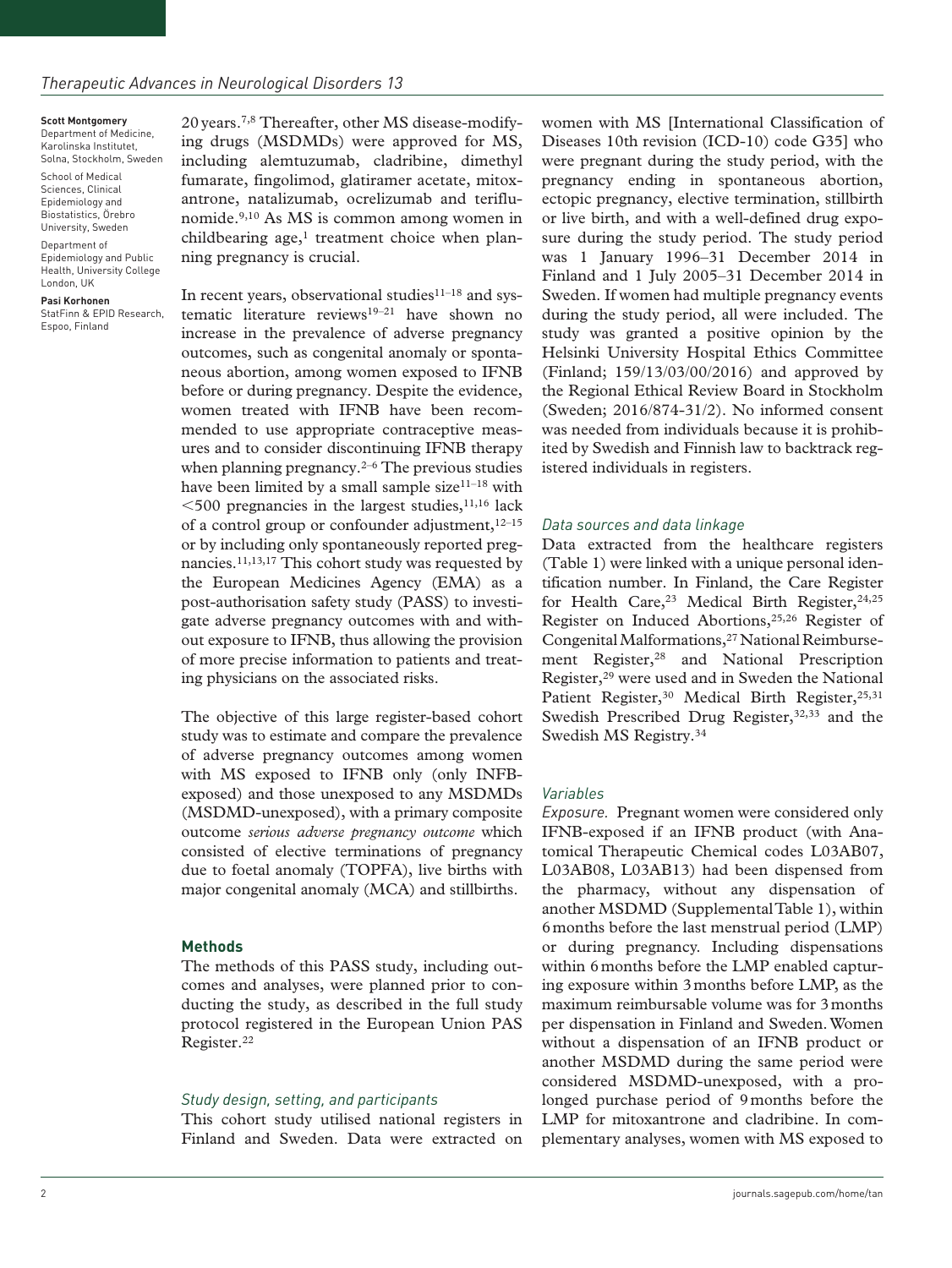#### **Table 1.** Used data sources in Finland and Sweden.

|                                                                                               | <b>Finland</b>                                                                                                                                                   | <b>Sweden</b>                                                 |  |  |
|-----------------------------------------------------------------------------------------------|------------------------------------------------------------------------------------------------------------------------------------------------------------------|---------------------------------------------------------------|--|--|
| <b>MS diagnosis</b>                                                                           | National Reimbursement Register <sup>a</sup><br>Care Register for Health Care <sup>b</sup>                                                                       | National Patient Register <sup>c</sup><br>Swedish MS Registry |  |  |
| Adverse pregnancy outcome                                                                     |                                                                                                                                                                  |                                                               |  |  |
| MCA <sup>d</sup><br>In live births<br>In live births, stillbirths or<br>elective terminations | Medical Birth Registerb,e<br>Register of Congenital<br>Malformationsb,e                                                                                          | Medical Birth Register <sup>c</sup>                           |  |  |
| Spontaneous abortion                                                                          | Care Register for Health Care <sup>b</sup>                                                                                                                       | National Patient Register <sup>c</sup>                        |  |  |
| Ectopic pregnancy                                                                             | Care Register for Health Careb                                                                                                                                   | National Patient Register <sup>c</sup>                        |  |  |
| <b>Elective termination</b><br><b>TOPFA</b><br>Other reasons                                  | Medical Birth Registerb,e<br>Care Register for Health Care <sup>b</sup><br>Register on Induced Abortionsb,e<br><b>Register of Congenital</b><br>Malformationsb,e | Not recorded in Sweden                                        |  |  |
| Stillbirth                                                                                    | Medical Birth Registerb,e                                                                                                                                        | Medical Birth Register <sup>c</sup>                           |  |  |
| Non-live birth <sup>f</sup>                                                                   | Medical Birth Registerb,e                                                                                                                                        | Medical Birth Register <sup>c</sup>                           |  |  |
| <b>Exposure</b>                                                                               | National Prescription Register <sup>a,e</sup><br>Swedish Prescribed Drug<br>Register <sup>c</sup><br>Swedish MS Registry                                         |                                                               |  |  |

aHeld by the Social Insurance Institution, Finland.

**bHeld by the National Institute for Health and Welfare, Finland.** 

cHeld by the National Board of Health and Welfare, Sweden.

<sup>d</sup>In Finland, the follow-up period for the registration of MCA is 12 months after birth, in Sweden 6 months.

eAccessed via the Drugs and Pregnancy Project jointly run by the National Institute for Health and Welfare, the Finnish Medicines Agency and the Social Insurance Institution.

f Non-live birth, defined as either an elective termination or a stillbirth, was used as an outcome, because the rare disease assumption did not hold for live births, which was as defined in the full study protocol.22

MCA, major congenital anomaly; MS, multiple sclerosis; TOPFA, termination of pregnancy due to foetal anomaly.

IFNB only were compared with women unexposed to IFNB regardless of exposure to other MSDMDs (IFNB-unexposed; see statistical analyses).

*Outcomes.* The primary outcome variable was the composite *serious adverse pregnancy outcome*, defined as either TOPFA, live birth with MCA or stillbirth. Other outcomes were MCA in live births; MCA in live births, stillbirths or TOPFA; spontaneous abortion; ectopic pregnancy; TOPFA; elective termination for other reasons; stillbirth; and non-live birth. MCA was defined as ICD codes (9th revision; ICD-9) 740–759, divided into 25 groups, with minor anomalies excluded according to European Surveillance of Congenital Anomalies, and stillbirths as birth weight of  $\geq 500$ g or  $\geq 22$  completed gestational weeks. For spontaneous abortion (ICD-10: O03) and ectopic pregnancies (ICD-10: O00), consecutive healthcare visits within 3 months from each other were combined into a single event where the first visit defined the event date and the last visit determined the diagnosis, as later diagnoses are considered more accurate. Elective termination was defined as ICD-10 code O04 (information only available in Finland). Nonlive birth, defined as either an elective termination or a stillbirth, was used as an outcome, because the rare disease assumption did not hold for live births, which was defined in the full study protocol.22

*Maternal characteristics.* The following maternal characteristics were considered as pre-defined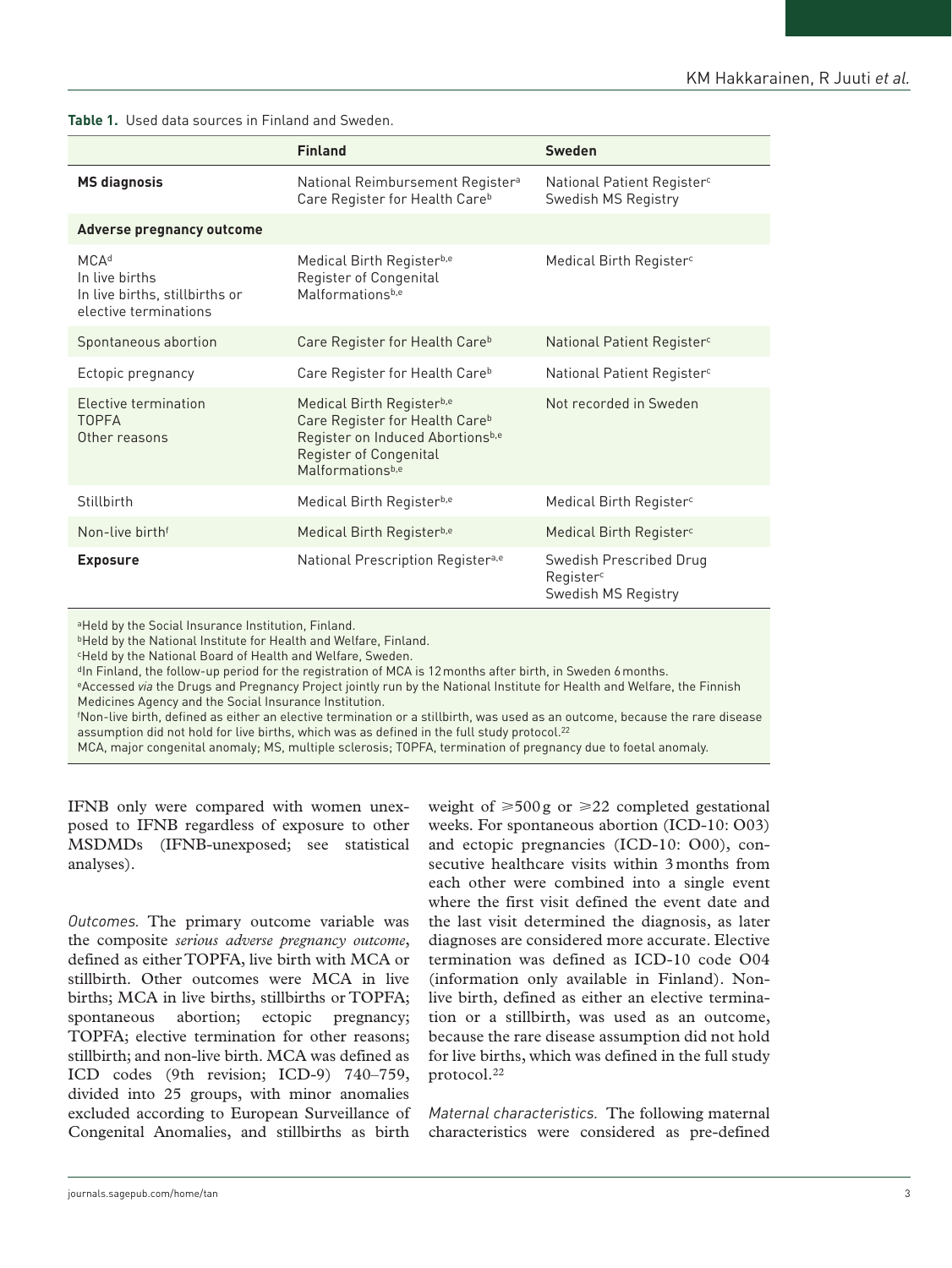confounding factors, according to availability [Supplemental Table 2(a)], in the adjusted base model (see the following): country of residence, year of pregnancy outcome, maternal age at LMP, number of previous pregnancies, any chronic diseases [Supplemental Table 2(b)], and exposure to any teratogenic medications [Supplemental Table 2(c)]. Additional maternal characteristics were used in the further adjusted model: time since MS diagnosis, duration of MS treatment, residency region, pre-pregnancy weight, pre-pregnancy body mass index, number of previous abortions, smoking status during pregnancy, and number of foetuses in the pregnancy. The confounders were selected *a priori* within the research group, being similar to those in previous studies.<sup>11,16</sup>

## *Statistical analyses*

The maternal characteristics for all pregnancy events (one woman may have multiple events) were reported with unadjusted descriptive statistics [number, percentage, mean, standard deviation (SD), median, minimum and maximum, interquartile range, as applicable], stratified by exposure cohort. The number and prevalence (%) of the outcomes were described for each cohort, with 95% confidence intervals (CI) using Pearson-Clopper.35 The unit of analysis in all analyses was pregnancy event, also used as the denominator (Table 2).

A primary comparison of the prevalence of the outcomes between the only IFNB-exposed and the MSDMD-unexposed pregnancies was done. Log-binomial regression was used to analyse relative risks (RRs) with 95% CIs. When log-binomial regression could not be fitted, odds ratios (ORs) were reported instead. The prevalence of the outcomes was considered to differ, with statistical significance between the compared exposure groups if the CI did not include 1. Two multivariate models were used: (a) the base model was adjusted for the maternal characteristics described previously; (b) the further adjusted model was determined through a variable selection procedure (Supplement 3), the variables of the adjusted base model and the additional maternal characteristics being the candidate variables. A missing category was used in the analysis for variables with missing values (Table 3 and Supplemental Table 4). To complement the primary comparison, further analyses were performed with an altering unexposed cohort: the *IFNB-unexposed* were defined as women with MS unexposed to IFNB, instead of MSDMD-unexposed as in the main analysis. The adjusted base model was repeated using the IFNB-unexposed cohort.

In a sensitivity analysis, the adjusted base model for MCA was repeated using restricted exposure definitions for IFNB and other MSDMDs: exposure required a dispensation within 6months (cladribine and mitoxantrone 9months) before the LMP or during the first trimester of pregnancy (dispensations during the two last trimesters excluded).

A feasibility study estimated 1671 pregnancies in MS patients to be available for analysis, 18% among the only IFNB-exposed and 76% among the MSDMD-unexposed. With an anticipated background rate of 7.3% for the serious adverse pregnancy outcome, the minimum detectable effect size between the study cohorts only IFNBexposed *versus* MSDMD-unexposed was 1.72 in terms of RR, with an 80% power and a two-sided 5% significance level.

# **Results**

## *Participants*

The study population consisted of 1983 women with MS who had been pregnant in Finland  $(n=755)$  or Sweden  $(n=1228)$  during the study period. Among these women, 2831 pregnancy events ended in either live birth, ectopic pregnancy, spontaneous abortion, elective termination, or stillbirth (Figure 1). Of the 2831 pregnancy events, 797 were only IFNB-exposed and 1647 MSDMDs-unexposed (Table 3) and 1975 IFNB-unexposed pregnancies, regardless of exposure other MSDMD (Table 3).

The mean age was 30.6years for the women with only IFNB-exposed pregnancies and 31.8years for the MSDMD-unexposed, with women aged 36–40years at LMP comprising 8.9% of the only IFNB-exposed and 20.4% of the MSDMDunexposed pregnancies. Other chronic diseases before or during pregnancy were recorded among 35.4% of the only IFNB-exposed and 37.7% of the MSDMD-unexposed. The mean duration of MS treatment at LMP was similar in both groups (3.3 *versus* 3.5years; Table 3; Supplemental Table 4 for maternal characteristics).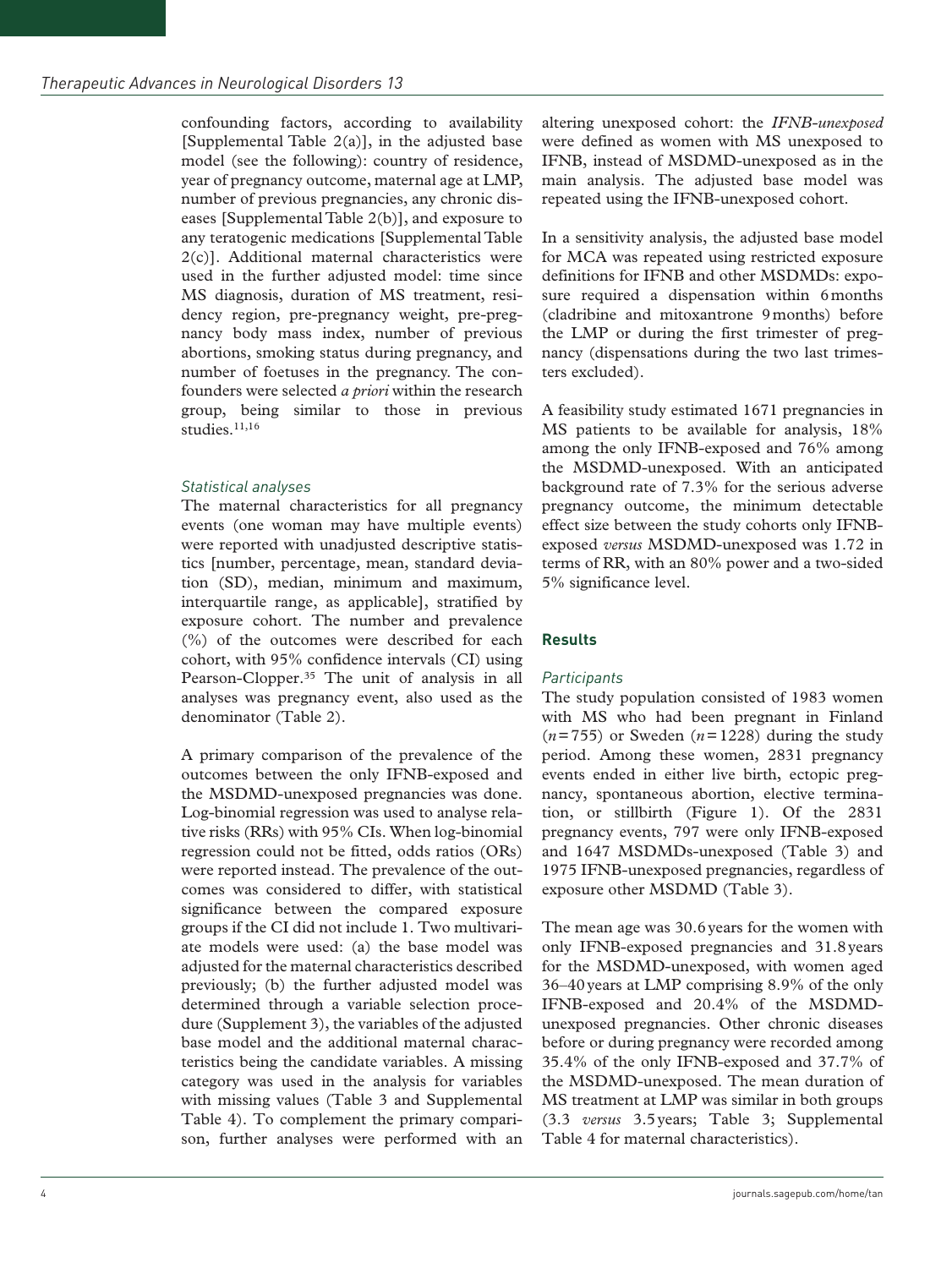| <b>Pregnancy events used</b><br>as denominator                                      | Number of pregnancies $(n)$ <sup>a</sup>                                               | Outcome for which used as<br>denominator    |                                           |                                                                                                                                                              |  |
|-------------------------------------------------------------------------------------|----------------------------------------------------------------------------------------|---------------------------------------------|-------------------------------------------|--------------------------------------------------------------------------------------------------------------------------------------------------------------|--|
|                                                                                     | All pregnancy events,<br>including those exposed to<br><b>IFNB or any other MSDMDs</b> | <b>Only IFNB-</b><br>exposed<br>pregnancies | <b>MSDMD-</b><br>unexposed<br>pregnancies |                                                                                                                                                              |  |
| All pregnancy events <sup>b</sup>                                                   | 2831                                                                                   | 797                                         | 1647                                      | Ectopic pregnancies, spontaneous<br>abortions                                                                                                                |  |
| <b>Elective terminations,</b><br>stillbirths and live<br><b>births</b> <sup>c</sup> | 2466                                                                                   | 718                                         | 1397                                      | Serious adverse pregnancy outcome;<br>elective TOPFA or elective termination<br>for other reasons; stillbirths (with<br>or without foetal defects): non-live |  |
| Finland only                                                                        | 890                                                                                    | 295                                         | 474                                       | births; MCA in live births, stillbirths or<br>elective terminations                                                                                          |  |
| Live births <sup>c</sup>                                                            | 2327                                                                                   | 666                                         | 1330                                      | MCA in live birth                                                                                                                                            |  |

**Table 2.** Number of pregnancy events considered for the denominators of the study outcomes.

aIf women had multiple pregnancies during the study period, all pregnancies were included.

**bIncluding elective termination (unavailable in Sweden), spontaneous abortion, ectopic pregnancy, stillbirth or live birth.** 

cIncluding both pre-term and full-term live birth.

IFNB, interferon beta; MCA, major congenital anomaly; MSDMD, multiple sclerosis disease-modifying drug; TOPFA, termination of pregnancy due to foetal anomaly.



**Figure 1.** Included pregnancy outcome events. \*Used as a denominator in this study, as described in Table 2.

#### *Serious adverse pregnancy outcome*

The prevalence of the composite outcome of *serious adverse pregnancy outcome* was 2.2% (95% CI 1.3–3.6%) for only IFNB-exposed and 4.0% (95% CI 3.0–5.2%) for the MSDMD-unexposed pregnancies (Table 4). When adjusted for the pre-defined covariates in the *base model*, the prevalence of *serious adverse pregnancy outcome* was lower (RR below 1) for the only IFNBexposed compared with the MSDMD-unexposed pregnancies, RR 0.55, 95% CI 0.31–0.96 [Table 4; Supplemental Table 5(a)]. The result remained in the *further adjusted model* [Table 4; Supplemental Table 5(b)].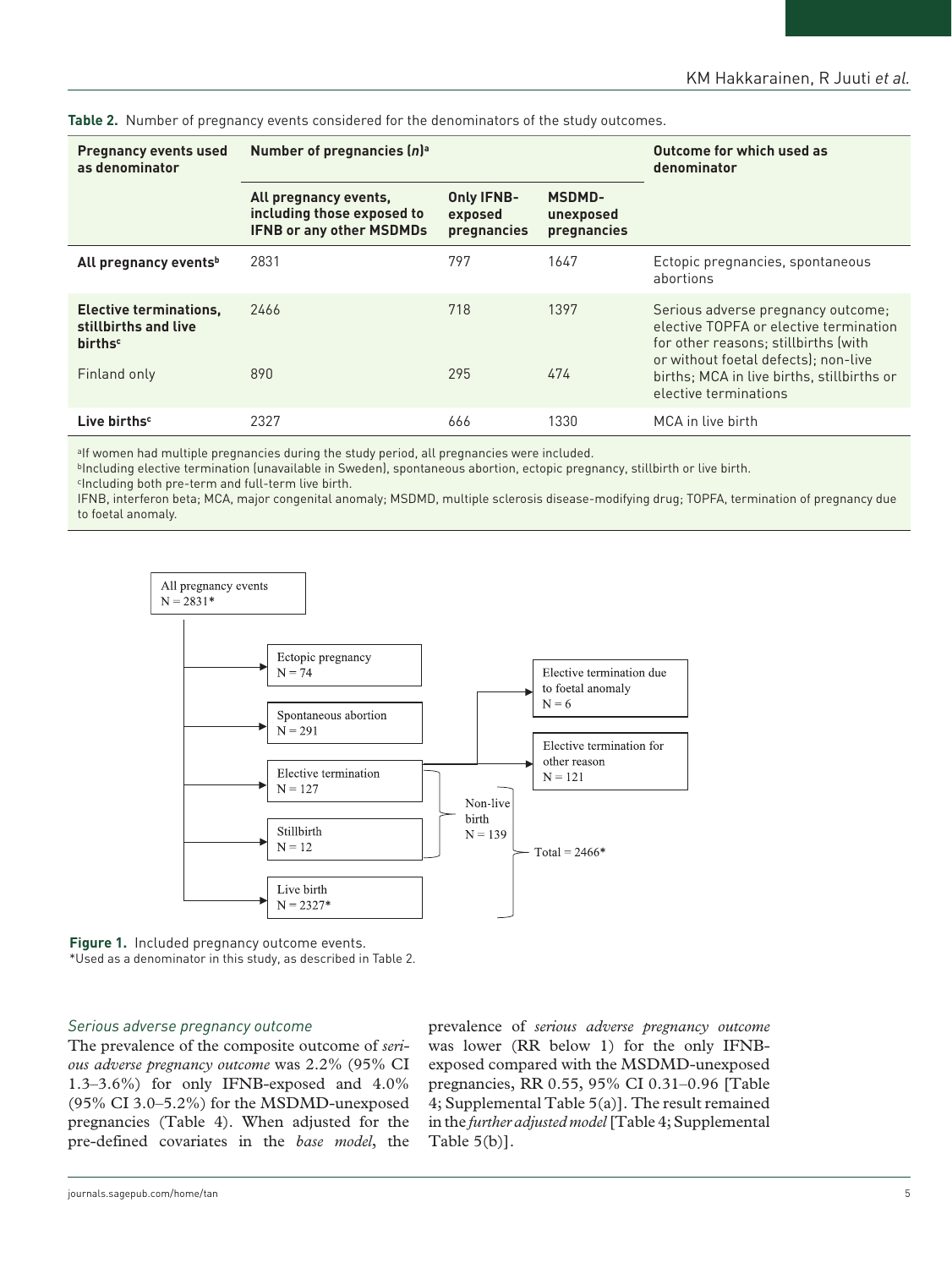| <b>Maternal characteristics</b>                                                          | All pregnancy events,<br>including those exposed<br>to IFNB or any other<br><b>MSDMDs</b> | <b>Exposure groups in main analysis</b>     |                                           | <b>Alternative exposure</b><br>(comparator) group in<br>complementary analyses |  |
|------------------------------------------------------------------------------------------|-------------------------------------------------------------------------------------------|---------------------------------------------|-------------------------------------------|--------------------------------------------------------------------------------|--|
|                                                                                          |                                                                                           | <b>Only IFNB-</b><br>exposed<br>pregnancies | <b>MSDMD-</b><br>unexposed<br>pregnancies | <b>IFNB-unexposed</b><br>pregnancies, regardless of<br>exposure other MSDMD    |  |
| Pregnancy events, n                                                                      | 2831ª                                                                                     | 797                                         | 1647                                      | 1975b                                                                          |  |
| Number of women                                                                          | 1983                                                                                      | 659                                         | 1230                                      | 1452                                                                           |  |
| <b>Country of residence</b>                                                              |                                                                                           |                                             |                                           |                                                                                |  |
| Finland, $n$ $%$                                                                         | 1074 (37.9)                                                                               | 320 (40.2)                                  | 614 (37.3)                                | 742 (37.6)                                                                     |  |
| Sweden, n (%)                                                                            | 1757 (62.1)                                                                               | 477 (59.8)                                  | 1033 (62.7)                               | 1233 (62.4)                                                                    |  |
| Year of pregnancy outcome                                                                |                                                                                           |                                             |                                           |                                                                                |  |
| 1996-1999, n (%)                                                                         | 59 (2.1)                                                                                  | 1(0.1)                                      | 58 (3.5)                                  | 58 (2.9)                                                                       |  |
| 2000-2004, n (%)                                                                         | 106(3.7)                                                                                  | 32(4.0)                                     | 70 (4.3)                                  | 74 (3.7)                                                                       |  |
| 2005-2009, n (%)                                                                         | 896 (31.6)                                                                                | 240 (30.1)                                  | 538 (32.7)                                | 636 (32.2)                                                                     |  |
| 2010-2015, n (%)                                                                         | 1770 (62.5)                                                                               | 524 (65.7)                                  | 981 (59.6)                                | 1207 (61.1)                                                                    |  |
| Maternal age at LMP                                                                      |                                                                                           |                                             |                                           |                                                                                |  |
| $\leq 20$ years, n $[\%]$                                                                | 27(1.0)                                                                                   | 8(1.0)                                      | 15(0.9)                                   | 18(0.9)                                                                        |  |
| 21-25 years, n (%)                                                                       | 295 (10.4)                                                                                | 100 (12.5)                                  | 144 (8.7)                                 | 182 (9.2)                                                                      |  |
| 26-30 years, n (%)                                                                       | 907 (32.0)                                                                                | 273 (34.3)                                  | 495 (30.1)                                | 613 (31.0)                                                                     |  |
| 31-35 years, n (%)                                                                       | 1073 (37.9)                                                                               | 325 (40.8)                                  | 613 (37.2)                                | 731 (37.0)                                                                     |  |
| 36-40 years, n (%)                                                                       | 457 (16.1)                                                                                | 71 (8.9)                                    | 336 (20.4)                                | 379 (19.2)                                                                     |  |
| $>40$ years, n $[%]$                                                                     | 72 (2.5)                                                                                  | 20(2.5)                                     | 44 (2.7)                                  | 52 (2.6)                                                                       |  |
| Range (min-max)                                                                          | $(17.0 - 57.0)$                                                                           | $(18.0 - 48.0)$                             | $(18.0 - 57.0)$                           | $(17.0 - 57.0)$                                                                |  |
| Mean $(\pm$ SD)                                                                          | 31.3(4.7)                                                                                 | 30.6(4.5)                                   | 31.8(4.7)                                 | 31.6(4.8)                                                                      |  |
| Median (Q1-Q3)                                                                           | 31.0 (28.0-34.0)                                                                          | 31.0 (28.0-33.0)                            | 32.0 (29.0-35.0)                          | 32.0 (29.0-35.0)                                                               |  |
| <b>Number of previous pregnancies</b>                                                    |                                                                                           |                                             |                                           |                                                                                |  |
| $0, n$ $(\% )$                                                                           | 1178 (41.6)                                                                               | 347 (43.5)                                  | 669 (40.6)                                | 811 (41.1)                                                                     |  |
| $1-2, n$ $\lceil \% \rceil$                                                              | 1406 (49.7)                                                                               | 390 (48.9)                                  | 828 (50.3)                                | 983 (49.8)                                                                     |  |
| ≥3, <i>n</i> $[%]$                                                                       | 247 (8.7)                                                                                 | 60 (7.5)                                    | 150(9.1)                                  | 181 (9.2)                                                                      |  |
| Any chronic disease before<br>or during pregnancy<br>(excluding MS) <sup>c</sup> , n (%) | 1059 (37.4)                                                                               | 282 (35.4)                                  | 621 (37.7)                                | 752 (38.1)                                                                     |  |

**Table 3.** Maternal characteristics for pregnancy events (*n*=2831 pregnancy events).

*(continued)*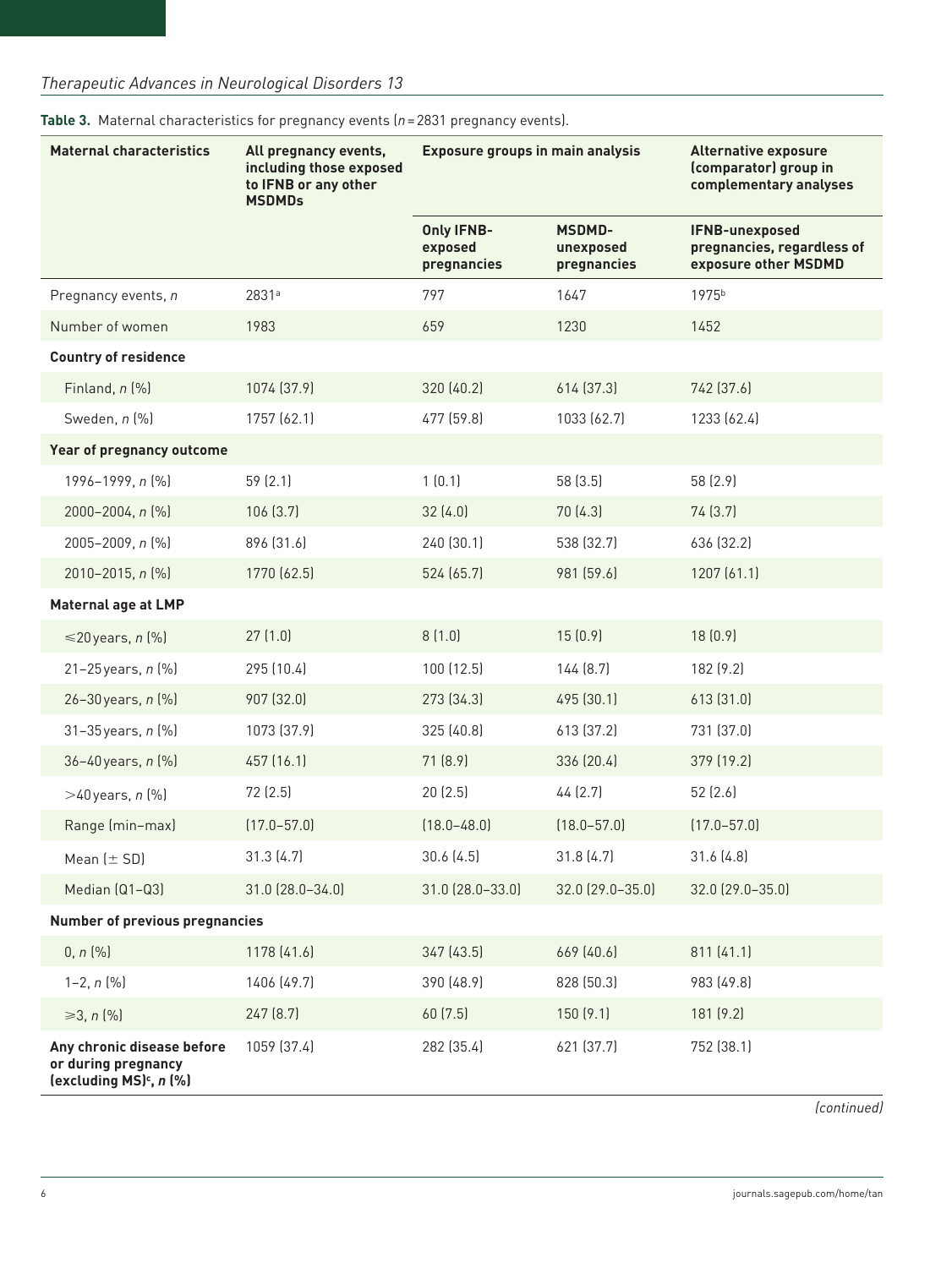| <b>Maternal characteristics</b>                                                  | All pregnancy events,<br>including those exposed<br>to IFNB or any other<br><b>MSDMDs</b> | <b>Exposure groups in main analysis</b>     |                                           | <b>Alternative exposure</b><br>(comparator) group in<br>complementary analyses |  |
|----------------------------------------------------------------------------------|-------------------------------------------------------------------------------------------|---------------------------------------------|-------------------------------------------|--------------------------------------------------------------------------------|--|
|                                                                                  |                                                                                           | <b>Only IFNB-</b><br>exposed<br>pregnancies | <b>MSDMD-</b><br>unexposed<br>pregnancies | IFNB-unexposed<br>pregnancies, regardless of<br>exposure other MSDMD           |  |
| Exposure to any teratogenic medications befored or during pregnancy <sup>e</sup> |                                                                                           |                                             |                                           |                                                                                |  |
| Group C, n (%)                                                                   | 1626 (57.4)                                                                               | 520 (65.2)                                  | 864 (52.5)                                | 907 (45.9)                                                                     |  |
| Group D, n (%)                                                                   | 427 (15.1)                                                                                | 149 (18.7)                                  | 216 (13.1)                                | 260 (13.2)                                                                     |  |
| <b>Time since MS diagnosis</b>                                                   |                                                                                           |                                             |                                           |                                                                                |  |
| $\leq 2$ years, n (%)                                                            | 817 (28.9)                                                                                | 249 (31.2)                                  | 471 (28.6)                                | 547 (27.7)                                                                     |  |
| $3-5$ years, $n$ $%$                                                             | 985 (34.8)                                                                                | 285 (35.8)                                  | 560 (34.0)                                | 678 (34.3)                                                                     |  |
| $>5$ years, n $\left[\% \right]$                                                 | 1029 (36.3)                                                                               | 263 (33.0)                                  | 616 (37.4)                                | 750 (38.0)                                                                     |  |
| Range, years (min-max)                                                           | $[-0.8 \text{ to } 20.5]$                                                                 | $[-0.7$ to $16.0]$                          | $[-0.8 \text{ to } 20.5]$                 | $[-0.8 \text{ to } 20.5]$                                                      |  |
| Mean, years $(\pm$ SD)                                                           | 4.5(3.6)                                                                                  | $4.2$ (3.2)                                 | 4.6(3.8)                                  | 4.6(3.8)                                                                       |  |
| Median, years (Q1-Q3)                                                            | $3.7$ $(1.7 - 6.5)$                                                                       | $3.4$ $(1.7-6.1)$                           | $3.8$ $(1.7 - 6.6)$                       | $3.8$ $(1.6 - 6.6)$                                                            |  |
| <b>Duration of MS treatmentf</b>                                                 |                                                                                           |                                             |                                           |                                                                                |  |
| $\leq 2$ years, n (%)                                                            | 1025 (36.2)                                                                               | 342 (42.9)                                  | 552 (33.5)                                | 654 (33.1)                                                                     |  |
| $3-5$ years, $n$ $%$                                                             | 795 (28.1)                                                                                | 252 (31.6)                                  | 393 (23.9)                                | 526 (26.6)                                                                     |  |
| $>5$ years, n $(\% )$                                                            | 683 (24.1)                                                                                | 199 (25.0)                                  | 378 (23.0)                                | 471 (23.8)                                                                     |  |
| Never (no use), n (%)                                                            | 328 (11.6)                                                                                | 4(0.5)                                      | 324 (19.7)                                | 324 (16.4)                                                                     |  |
| Range, years (min-max)                                                           | $(0.0 - 20.1)$                                                                            | $(0.0 - 14.0)$                              | $(0.0 - 18.9)$                            | $(0.0 - 20.1)$                                                                 |  |
| Mean, years $(\pm$ SD)                                                           | 3.5(3.2)                                                                                  | 3.3(2.8)                                    | 3.5(3.4)                                  | 3.5(3.4)                                                                       |  |
| Median, years (Q1-Q3)                                                            | $2.7$ $(0.8 - 5.3)$                                                                       | $2.5(1.1 - 5.0)$                            | $2.7(0.0-5.4)$                            | $2.8$ $(0.5 - 5.4)$                                                            |  |

#### **Table 3.** (Continued)

<sup>a</sup>All the 2831 pregnancies included: 797 only IFNB-exposed and 1647 MSDMD-unexposed pregnancies (exposure groups in main analysis); an additional 328 pregnancies exposed exclusively to other MSDMDs excluding IFNB (included in the alternative comparator group in complementary analyses); and an additional 59 pregnancies exposed to both INFB and other MSDMDs (not included in the analyses in this manuscript). bIn the alternative comparator group, the 1975 pregnancies included the 1647 MSDMD-unexposed pregnancies plus an additional 328 pregnancies exposed exclusively to other MSDMDs excluding IFNB.

cList of chronic diseases (excluding MS) listed in Supplemental Table 2(b).

d6 months before LMP.

eTeratogenic C and D drugs are based on year 2017 list in Sweden [Supplemental Table 2(c)].

f Duration of MS treatment at LMP refers to refers to any MS treatment the patient may have ever received.

IFNB, interferon beta; LMP, last menstrual period; MS, multiple sclerosis; MSDMD, multiple sclerosis disease-modifying drug; *n*, number of pregnancy events; Q, quartile; SD, standard deviation.

## *MCA*

The prevalence of MCA in live births was 1.8%  $(95\% \text{ CI } 0.9-3.1\%)$  for the only IFNB-exposed pregnancies and 3.3% (95% CI 2.4–4.4%) for the MSDMDs-unexposed pregnancies (Table 4). In live births, stillbirths or elective terminations, the prevalence of MCA was 1.9% (95% CI 1.1– 3.2%) and 3.5% (95% CI 2.6–4.6%) in the respective cohorts. In the *adjusted base model*, a lower prevalence of MCA was observed for the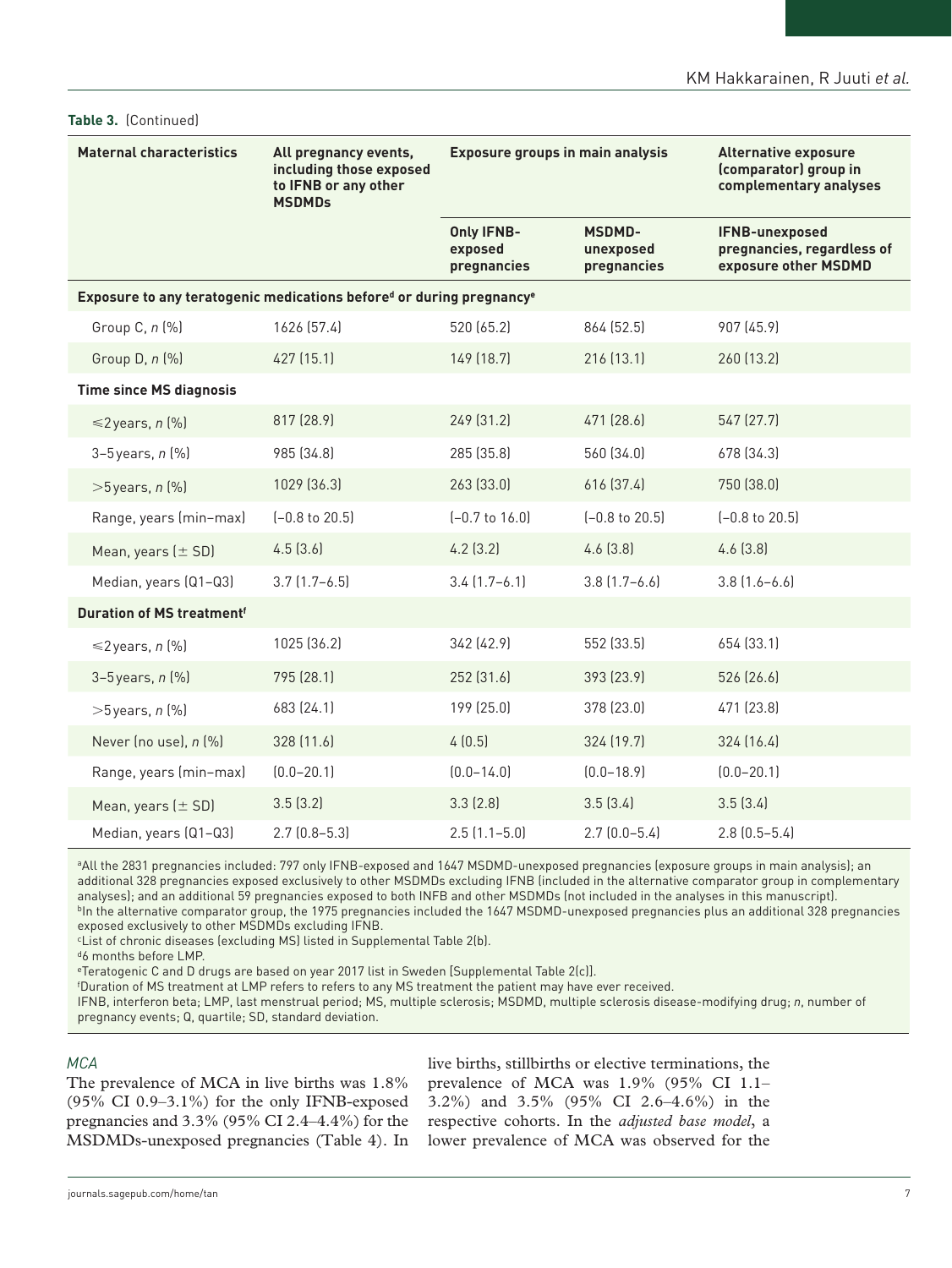only IFNB-exposed compared with the MSDMDunexposed pregnancies: in live births RR was 0.52 (95% CI 0.27–0.99); and in live births, stillbirths or elective terminations RR was 0.57 (95% CI 0.31–1.03) (Table 4; Supplemental Table 5a). The corresponding results remained similar in the *further adjusted models*: RR 0.52 (95% CI 0.28–0.98) and RR 0.55 (95% CI 0.31–1.00) (Table 4; Supplemental Table 5b).

#### *Spontaneous abortion*

The prevalence of spontaneous abortions was 8.3% (95% CI 6.5–10.4%) for the only IFNBexposed and 12.0% (95% CI 10.4–13.6%) for the MSDMD-unexposed pregnancies (Table 4). No statistically significant differences were observed when comparing the cohorts: *adjusted base model* RR 0.78 (95% CI 0.60–1.02) and *further adjusted model* RR 1.14 (95% CI 0.94–1.38) (Table 4; Supplemental Table 5a–b).

## *Ectopic pregnancy*

The prevalence of ectopic pregnancies was 1.6% (95% CI 0.9–2.8%) for the only IFNB-exposed and 3.2% (95% CI 2.4–4.2%) for the MSDMDunexposed pregnancies (Table 4). In the *adjusted base model*, the RR for ectopic pregnancies among the only IFNB-exposed pregnancies was 0.53 (95% CI 0.29–0.98), compared with the MSDMD-unexposed pregnancies (Table 4; Supplemental Table 5a). In the *further adjusted model*, the RR was 0.91 (95% CI 0.52–1.61) [Table 4; Supplemental Table 5(b)].

## *Elective termination*

The prevalence of elective TOPFA was 0.7%  $(95\% \text{ CI } 0.1-2.4\%)$  for the only IFNB-exposed and 0.8% (95% CI 0.2–2.1%) for the MSDMDunexposed pregnancies, with no difference in the prevalence between the cohorts in the *adjusted base model* nor in the *further adjusted model* [Table 4; Supplemental Table 5(a, b)]. The prevalence of elective termination for other reasons than foetal anomaly was 16.3% (95% CI 12.2–21.0) for the only IFNB-exposed and 11.6% (95% CI 8.9– 14.8%) for the MSDMD-unexposed pregnancies. After confounder adjustment, the prevalence of terminations for other reasons than foetal anomaly remained increased in the only IFNB-exposed, compared with the MSDMD-unexposed pregnancies: *adjusted base model* OR 1.71 (95% CI

1.06–2.78; *further adjusted model* OR 1.65 (95% CI 1.02–2.67) [Table 4; Supplemental Table 5(a, b)].

#### *Stillbirth and non-live birth*

The prevalence of stillbirth was 0.3% (95% CI 0.0–1.0%) for the only IFNB-exposed and 0.6%  $(95\% \text{ CI } 0.2-1.1\%)$  for the MSDMD-unexposed pregnancies (Table 4). The corresponding prevalence for non-live births was 7.2% (95% CI 5.5– 9.4%) and 4.8% (95% CI 3.7–6.1%). The prevalence of stillbirth or non-live birth did not differ between the cohorts, in the *adjusted base model* (stillbirth RR 0.41, 95% CI 0.09–1.93; nonlive birth OR 1.47, 95% CI 0.95–2.28) nor in the *further adjusted model* (stillbirth RR 0.49, 95% CI 0.10–2.28; non-live birth OR 0.47, 95% CI 0.10– 2.22) [Table 4; Supplemental Table 5(a, b)].

## *Complementary and sensitivity analyses*

Comparing adverse pregnancy outcomes for the only IFNB-exposed pregnancies with the IFNBunexposed pregnancies regardless of exposure to other MSDMDs (Supplemental Table 4), the results for all outcomes were consistent with the main analyses. The results on MCA corresponded to the main analyses when the exposure definition was restricted to the pre-pregnancy period or the first trimester (Supplemental Table 7).

## **Discussion**

The prevalence of the composite outcome of serious adverse pregnancy outcome was not increased after exposure to only IFNB before or during pregnancy, compared with pregnancies unexposed to MSDMDs. Furthermore, the prevalence was not increased among the IFNB-exposed for individual adverse pregnancy outcomes, including MCA, spontaneous abortion, ectopic pregnancy, stillbirth, and non-live birth. The results remained, after altering confounder adjustment and exposure definition. An indication of higher prevalence of elective terminations for reasons other than foetal anomaly was detected among the only IFNB-exposed, compared with the unexposed pregnancies.

#### *Serious adverse pregnancy outcome*

We observed no increase in the prevalence of the composite outcome *serious adverse pregnancy outcome* for pregnancy events exposed to only IFNB,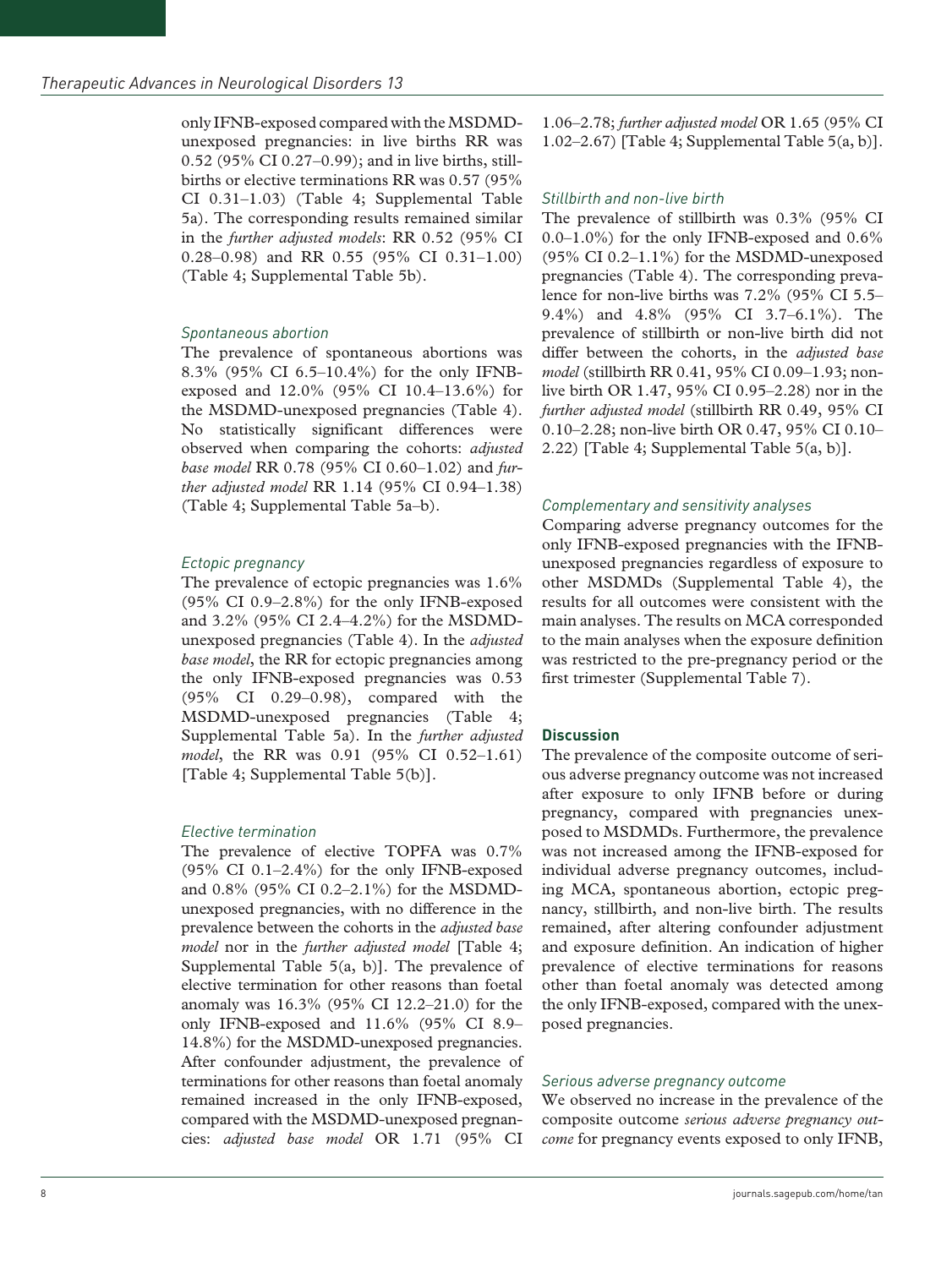**Table 4.** Prevalence of adverse pregnancy outcomes in pregnancy events of women with MS exposed to only IFNB compared with those unexposed to any MSDMDs (*n*=2831 pregnancy events).

| Adverse pregnancy outcome                                                                                                                                                 | <b>Descriptive prevalence</b>                      |                      |          |                                       | <b>Prevalence comparison</b>               |                                               |
|---------------------------------------------------------------------------------------------------------------------------------------------------------------------------|----------------------------------------------------|----------------------|----------|---------------------------------------|--------------------------------------------|-----------------------------------------------|
|                                                                                                                                                                           | <b>Only IFNB-exposed</b><br><b>MSDMD-unexposed</b> |                      |          | <b>RR or OR</b> <sup>a</sup> (95% CI) |                                            |                                               |
|                                                                                                                                                                           | n/N                                                | % (95% CI)           | n/N      | % (95% CI)                            | <b>Adjusted base</b><br>model <sup>b</sup> | <b>Further</b><br>adjusted model <sup>c</sup> |
| <b>Composite outcome:</b><br>serious adverse pregnancy<br>outcomed,e<br>(consisting of elective<br>TOPFA <sup>d</sup> MCA in live birth <sup>e</sup> ,<br>and stillbirth) | 16/718                                             | $2.2$ (1.3-3.5)      | 56/1397  | $4.0$ $(3.0 - 5.2)$                   | $0.55$ $[0.31 - 0.96]$                     | $0.55$ $(0.31 - 0.95)$                        |
| Major congenital anomaly (MCA)                                                                                                                                            |                                                    |                      |          |                                       |                                            |                                               |
| MCA in live births <sup>e</sup>                                                                                                                                           | 12/666                                             | $1.8$ $[0.9 - 3.1]$  | 44/1330  | $3.3$ $(2.4-4.4)$                     | $0.52$ $(0.27 - 0.99)$                     | $0.52$ $(0.28 - 0.98)$                        |
| MCA in live births,<br>stillbirths and elective<br>terminations                                                                                                           | 14/718                                             | $1.9$ $(1.1 - 3.2)$  | 49/1397  | $3.5$ $[2.6 - 4.6]$                   | $0.57$ $(0.31 - 1.03)$                     | $0.55$ $(0.31 - 1.00)$                        |
| <b>Spontaneous abortion</b>                                                                                                                                               | 66/797                                             | $8.3$ $(6.5 - 10.4)$ | 197/1647 | 12.0 (10.4-13.6)                      | $0.78$ $[0.60 - 1.02]$                     | 1.14 (0.94-1.38)                              |
| <b>Ectopic pregnancy</b>                                                                                                                                                  | 13/797                                             | $1.6$ $(0.9 - 2.8)$  | 53/1647  | $3.2$ $(2.4-4.2)$                     | $0.53$ $(0.29 - 0.98)$                     | $0.91$ $(0.52 - 1.61)$                        |
| Elective termination <sup>d</sup>                                                                                                                                         |                                                    |                      |          |                                       |                                            |                                               |
| <b>Elective TOPFA</b>                                                                                                                                                     | 2/295                                              | $0.7$ $(0.1 - 2.4)$  | 4/474    | $0.8$ $(0.2 - 2.1)$                   | $1.94$ $(0.35 - 10.85)$                    | $0.80$ $(0.15 - 4.36)$ <sup>f</sup>           |
| Elective termination for<br>other reasons                                                                                                                                 | 48/295                                             | 16.3 (12.2-21.0)     | 55/474   | $11.6 [8.9 - 14.8]$                   | 1.71 (1.06-2.78) <sup>a</sup>              | 1.65 (1.02-2.67) <sup>a</sup>                 |
| <b>Stillbirth and non-live birth</b>                                                                                                                                      |                                                    |                      |          |                                       |                                            |                                               |
| Stillbirth                                                                                                                                                                | 2/718                                              | $0.3(0.0-1.0)$       | 8/1397   | $0.6$ $(0.2 - 1.1)$                   | $0.41$ $(0.09 - 1.93)$                     | $0.49$ $(0.10 - 2.28)$                        |
| Non-live birth <sup>9</sup>                                                                                                                                               | 52/718                                             | $7.2$ $(5.5-9.4)$    | 67/1397  | $4.8$ $[0.7 - 6.1]$                   | $1.47$ $[0.95 - 2.28]$ <sup>a</sup>        | $0.47$ $[0.10 - 2.22]$ <sup>a,f</sup>         |

<sup>a</sup>For outcomes elective termination for other reasons and live birth, it was not possible to fit the log-binomial model and to produce RRs. Therefore, ORs produced by the logistic model are presented for these two outcomes.

**bAdjusted for the following other covariates: country, year of pregnancy outcome, maternal age at LMP, number of previous pregnancies, any** chronic diseases, and exposure to any teratogenic medications including steroids. The adjusted base model uses a predefined set of adjusting variables.

cFurther adjusted for additional variables selected through variable selection, from the following candidate variables: time since MS diagnosis, duration of MS treatment, university hospital district, pre-pregnancy weight, pre-pregnancy BMI, number of previous abortions, smoking status during pregnancy, and number of foetuses in pregnancy (single *versus* multiple), as available in the data sources. The further adjusted model includes a step by step adjusting method based on a larger set of variables and their correlation with each outcome (Supplement 3). However, few adjusting variables were selected to the further adjusted models [Supplemental Table 5(b)].

dElective terminations not available in the Swedish data, and thus includes exclusively Finnish data.

eMCA not available for year 2014 in the Finnish data.

f No adjusting variables were selected to the further adjusted models for the outcomes elective TOPFA and non-live birth (Supplemental Table 5b), according to the pre-defined selection criteria (Supplement 3).

gNon-live birth, defined as either an elective termination or a stillbirth, was used as an outcome, because the rare disease assumption did not hold for live births, which was defined in the full study protocol.<sup>22</sup>

BMI, body mass index; CI, confidence interval; IFNB, interferon beta; LMP, last menstrual period; MCA, major congenital anomaly; MS, multiple sclerosis; OR, odds ratio; RR, relative risk; TOPFA, termination of pregnancy due to foetal anomaly.

compared with those unexposed to MSDMDs. In fact, we detected decreased prevalence for the composite outcome among the IFNB-exposed, which could, however, result from residual

confounding, as discussed in the methodological considerations in the following. The composite outcome has not been reported in the literature, hindering direct comparisons to previous studies.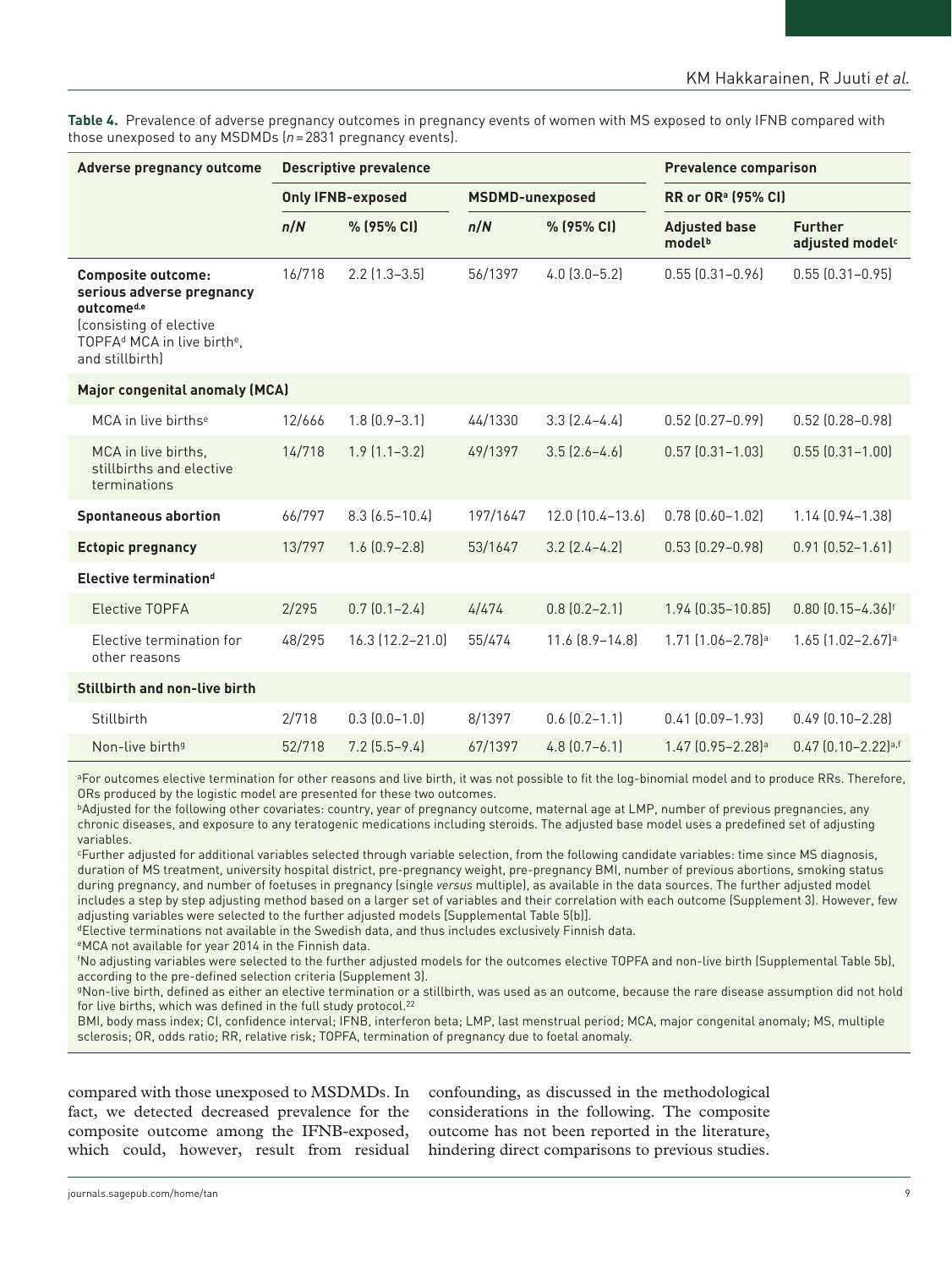Nevertheless, previous observational studies have reported no increased risk of MCA11 or birth defects17 among IFNB-exposed. Considering that the composite outcome in this study consisted of mainly MCA in live births, our result (from the Nordic settings) is deemed consistent with prior research in that exposure to IFNB does not increase the risk of serious adverse pregnancy outcomes in real-world settings.

## *MCA*

Our results indicated that prevalence of MCA was not elevated among pregnancy events exposed to only IFNB compared with those unexposed to MSDMDs which is consistent with findings from clinical trials<sup>36</sup> and previous observational studies.11–17 Previous, smaller cohort studies also found no increased risk of MCA among women with MS exposed to IFNB compared to those unexposed to MSDMDs,<sup>11</sup> and no increased risk of birth defects among women with MS exposed to IFNB compared with non-MS controls.17 In addition, numerous authors have concluded that the observed prevalence of MCA or birth defects among IFNB-exposed pregnant MS patients did not differ from the corresponding prevalence in the general population<sup>12–15</sup> or have detected no MCA among IFNB-exposed.16 Our and others'11–17 results are also consistent with pre-clinical studies not finding IFNB teratogenic.<sup>37</sup> Further, the absence of an increased risk of MCA is biologically plausible, because the large IFNB molecule does not cross the placental barrier and therefore is unlikely to cause an independent embryotoxic effect.<sup>37</sup> Thus, this study strengthens the evidence that exposure to IFNB does not appear to increase the risk of MCA.

## *Spontaneous abortion*

Our finding of comparable prevalence of spontaneous abortions among pregnancies exposed to only IFNB and those unexposed to MSDMDs is similar to the results reported in most previous observational studies.11,14–17 Previous studies have also reported no increase in the prevalence of spontaneous abortions when IFNB-exposed have been compared with non-exposed MS patients,<sup>11,16,18</sup> healthy controls<sup>17</sup> or data on the general population.13–16 In our study, the observed prevalence of spontaneous abortions among the only IFNB-exposed and MSDMD-unexposed pregnancies was also similar to the prevalence in

the general population in Finland (8.6%) and Sweden (12.8%) during the study period (aggregate data obtained from the national authorities). One small prior study including 46 women<sup>38</sup> has reported a 6.9-fold increase in the risk of non-live births (90% spontaneous abortions) when comparing IFNB-exposed pregnancies with healthy women, enrolled in gestational weeks 4.2 and 9.3, respectively. The deviating result of an increased risk38 may have been caused by overlooking early events in the healthy control group and the high proportion of smoking and alcohol use during pregnancy, and the higher maternal age among the IFNB-exposed. Considering these methodological limitations, our study, together with emerging evidence from other studies $11,14-17$  suggests that IFNB exposure does not increase the risk of spontaneous abortions. Although preclinical studies report a dose-dependent abortive effect in very large doses of IFNB, $2-5$  our results indicate that the effect is not present in humans in real-world settings, with likely dosing within the therapeutic ranges. However, our results represent exclusively spontaneous abortions recorded in hospitals, as discussed under methodological considerations.

# *Ectopic pregnancy*

To our knowledge, our study is the first to compare the prevalence of ectopic pregnancies in women with MS exposed to IFNB, with any comparator group. The few, small, prior studies have detected zero to few ectopic pregnancies among women with MS exposed to IFNB,<sup>11,14-16</sup> hindering comparisons. Our finding of no increased risk was expected, considering that the causes for ectopic pregnancies<sup>39</sup> are unrelated to IFNB. The detected small decrease in the prevalence among the exposed was probably related to residual confounding (see methodological considerations). Nonetheless, our study provides valuable evidence suggesting that exposure to IFNB does not increase the risk of ectopic pregnancies in a large cohort representing real-world settings.

## *Elective termination*

Previous research on elective terminations in IFNB-exposed women with MS, with or without foetal anomaly, is hampered by small study populations, few reported cases and typically, lack of a comparator group. $11,14-16,18$  Thus, our study provides novel findings that in real-world settings the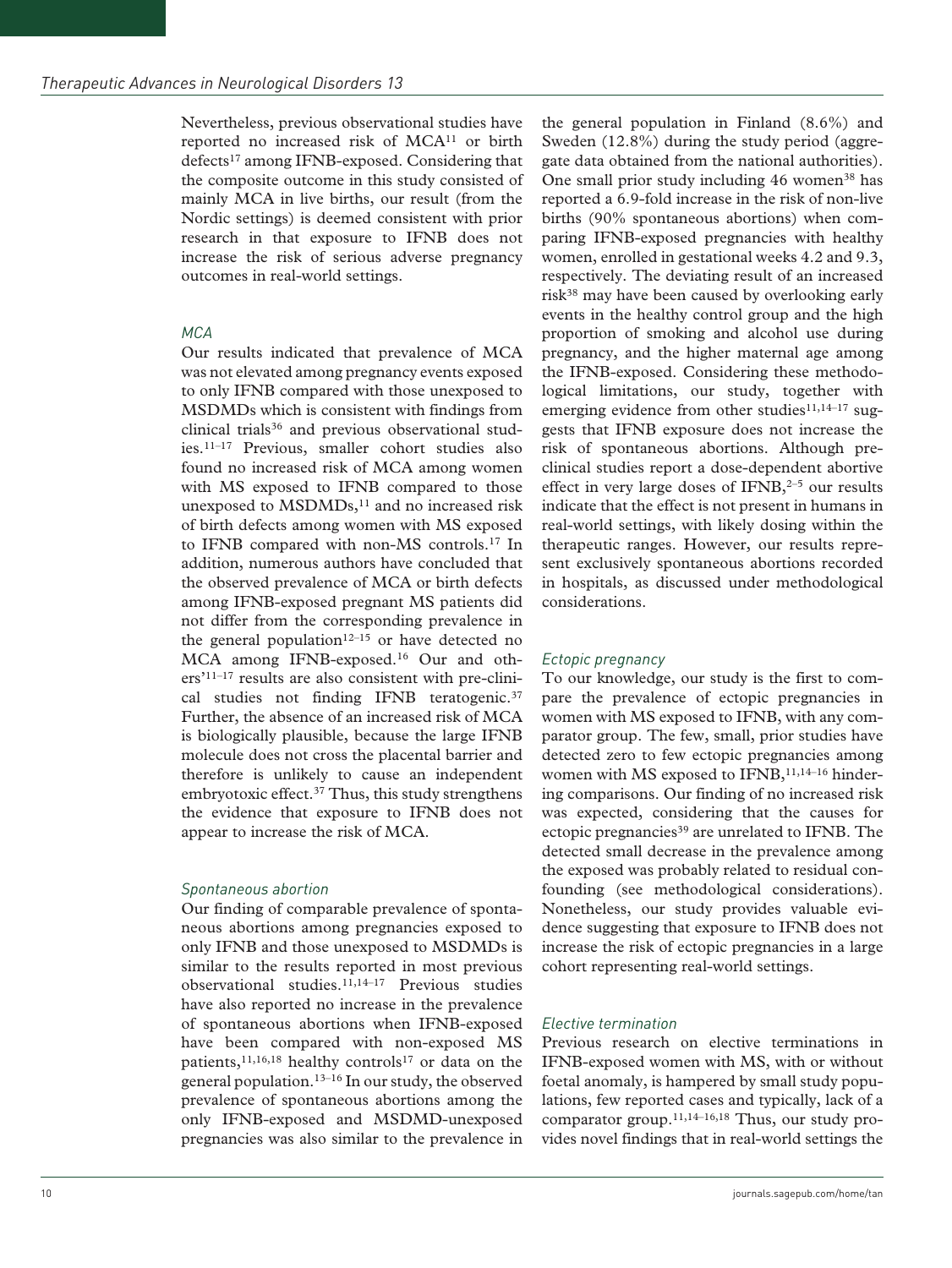prevalence of elective TOPFA is not increased among only IFNB-exposed, compared with MSDMD-unexposed pregnancies. However, the results suggested that in real-world settings, pregnant women with MS exposed to IFNB may be more likely to terminate their pregnancy for other reasons than foetal anomaly, compared with pregnant MS patients unexposed to MSDMDs. This could be explained by the only IFNBexposed pregnancies being more commonly unplanned, by higher disease activity and by the women's fear of adverse pregnancy outcomes in the absence of information on the use of IFNB in pregnancy at the time. The result should be interpreted with caution, as residual confounding probably remained despite the confounder adjustment, the result being based on exclusively Finnish data, and the reasons for elective terminations being unknown.

## *Stillbirth and non-live birth*

Previous studies on stillbirths, non-live births, or live births are small, have typically included only pregnant women with MS exposed to IFNB14,15 or lack formal comparison by exposure status.16 In the only study with a formal comparison, $11$  live births were equally common among women with MS exposed and unexposed to IFNB. In another observational study, the prevalence of live births among women with MS exposed to IFNB was consistent with the general population.15 Our result was consistent with the previous research,<sup>11,15</sup> suggesting that IFNB exposure among women with MS does not increase the risk of stillbirth or non-live birth. However, the use of non-live birth as the outcome in our study, instead of live births, hinders direct comparison with the prior studies.

#### *Methodological considerations*

This is the first large cohort study investigating adverse pregnancy outcomes among women with MS exposed to IFNB before or during pregnancy, with formal comparison by exposure status, adjusting for potential confounding factors. Our results are strengthened by the national coverage of the Finnish and Swedish registers, providing nationally generalisable results.

However, our results were limited by the underrepresentation of several outcomes in the used registries, leading to underestimating prevalence: spontaneous abortions were available exclusively from hospital data (Finland and Sweden); in Sweden, MCA information was extracted exclusively from the Medical Birth Register, and elective terminations were available for research exclusively, in Finland. The underestimation was, however, likely comparable between the cohorts, and thereby unlikely influenced the RR estimates.

Using outpatient pharmacy dispensing data hindered establishing whether the dispensed drugs were actually used; and detecting drugs administered in hospitals (e.g. natalizumab), which may have diluted the possible differences in the prevalence between the cohorts. In addition, exposure time could not be considered using the dispensing data. Further, the composite outcome required defining the drug exposure identically for its individual components, although the timing of exposure affects the individual outcomes differently: exposure before and in early pregnancy affects early pregnancy outcomes and MCA, while exposures during pregnancy affect outcomes at birth. However, our sensitivity analysis on MCA, limited to early exposures, confirmed the result of the main analyses. Yet, a limitation of this study was that exposures could not be investigated exclusively during pregnancy or by trimester, due to inadequate study power.

Our finding of no increased risk was strengthened by the consistency of the results in the analysis with the alternative comparator, in which outcomes were compared between the only IFNBexposed pregnancies and the IFNB-unexposed pregnancies (regardless of exposure to other MSDMDs). The consistency of the results was expected, considering the low number of additional pregnancies in the alternative comparison group (328 pregnancies unexposed to IFNB and exposed to other MSDMDs). The low number of pregnancies exposed to other MSDMDs did not allow for analyses with adequate study power to directly compare the only IFNB-exposed pregnancies and the pregnancies exposed to MSDMDs other than IFNB.

Despite adjusting for several important potential confounding factors, residual confounding probably remained, possibly explaining the detected inverse associations. We were unable to adjust the analyses for socioeconomic position, some comorbidity, maternal alcohol and substance use,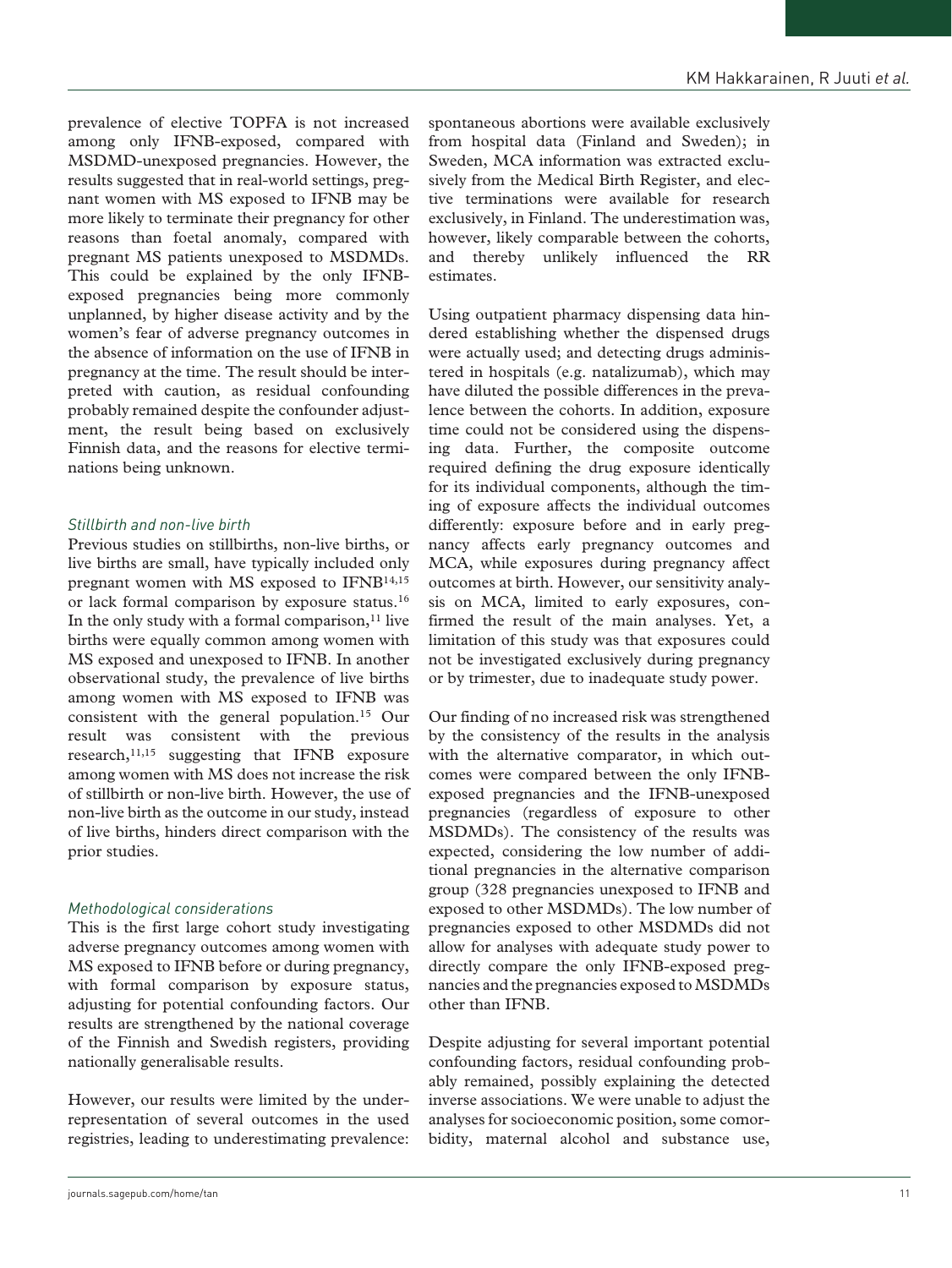paternal age, family history of pregnancies, and MS disease status and severity. Moreover, our adjustment for teratogenic drug use and variation in healthcare delivery, practice and behaviour may have been inadequate. Finally, few confounders were selected to the further adjusted models, according to the pre-defined selection criteria.

Lastly, this study was powered to detect an increase in the risk of the composite outcome serious adverse pregnancy outcome, limiting drawing definite conclusions on the less frequent outcomes. Furthermore, this manuscript exclusively reports the pre-defined primary and secondary outcomes of the registered PASS study, while the exploratory outcomes included in the study are reported elsewhere.

## *Clinical significance*

The results of this large cohort study with a formal comparison group strengthen the evidence from prior literature reviews<sup>19-21</sup> and observational studies $11-18$  that IFNB use among women with MS may be continued until pregnancy is confirmed, or beyond, if the risk of relapse and disability accumulation during pregnancy is to be reduced. Consequently, this study led to a change in the labels of the IFNB products in September 2019 in the European Union, and IFNB use may today be considered during pregnancy, if clinically needed.<sup>2-6</sup>

## **Conclusion**

This largest cohort study to date on MS treatment in pregnancy found no evidence of an increased prevalence of the composite outcome *serious adverse pregnancy outcome*, MCA, spontaneous abortions, ectopic pregnancy, TOPFA, stillbirth or non-live birth after exposure to only IFNB before or during pregnancy, compared with women with MS who were unexposed to any MSDMDs. These results strengthen the previous evidence that exposure to IFNB does not increase the risk of these adverse pregnancy outcomes. Thus, IFNB use among women with MS may be continued until pregnancy is confirmed, or potentially beyond. Consequently, this study together with other evidence led to a change in the labels of IFNB products in September 2019 in the European Union, and IFNB use may today be considered during pregnancy, if clinically needed.

#### **Acknowledgements**

The representatives of the sponsors (Biogen, Bayer, Merck, Novartis) participated in revising the manuscript. We acknowledge Joosep Raudsik (StatFinn & EPID Research) as the project manager of this research project.

**Non-author collaborators in the European Interferon Beta Pregnancy Study Group:** Alessandra Adamo (Bayer AG), Eva-Maria Wicklein (Bayer AG), Metin Akbaba (Bayer AG), Gustavo Borghesi (Bayer AG), Evra Köfüncü (Bayer AG), Nicholas Everage (Biogen Idec Ltd.), Avni Pandhi (Biogen Idec Ltd.), Maria Naylor (Biogen Idec Ltd.), Anh Ly (EMD Serono Inc., a business of Merck KGaA), Dominic Jack (Merck KGaA), Milorad Todorovic (Merck KGaA), Delphine Issard (Merck KGaA), Alexandra Macklin (Novartis Pharma AG), Paola Primatesta (Novartis Pharma AG), Richard Weitzman (Novartis Pharmaceuticals Corporation).

**The Nordic MS Pregnancy and Interferon Beta Study Group:** Riho Klement (StatFinn & EPID Research), Minna Vehkala (StatFinn & EPID Research), Pia Vattulainen (StatFinn & EPID Research), Marta Korjagina (StatFinn & EPID Research), Hanna Gyllensten (StatFinn & EPID Research).

## **Conflict of interest statement**

Katja Hakkarainen is an employee of StatFinn & EPID Research which performs commissioned pharmacoepidemiological studies for several pharmaceutical companies.

Rosa Juuti was at the time of conducting the study an employee of StatFinn & EPID Research which performs commissioned pharmacoepidemiological studies for several pharmaceutical companies.

Sarah Burkill was at the time of conducting the study an employee at the Centre for Pharmacoepidemiology, which receive grants from several entities including pharmaceutical companies.

Yvonne Geissbühler is an employee of Novartis Pharma AG.

Meritxell Sabidó is an employee of Merck KGaA, Darmstadt, Germany.

Catrinel Popescu is an employee and stockholder of Biogen.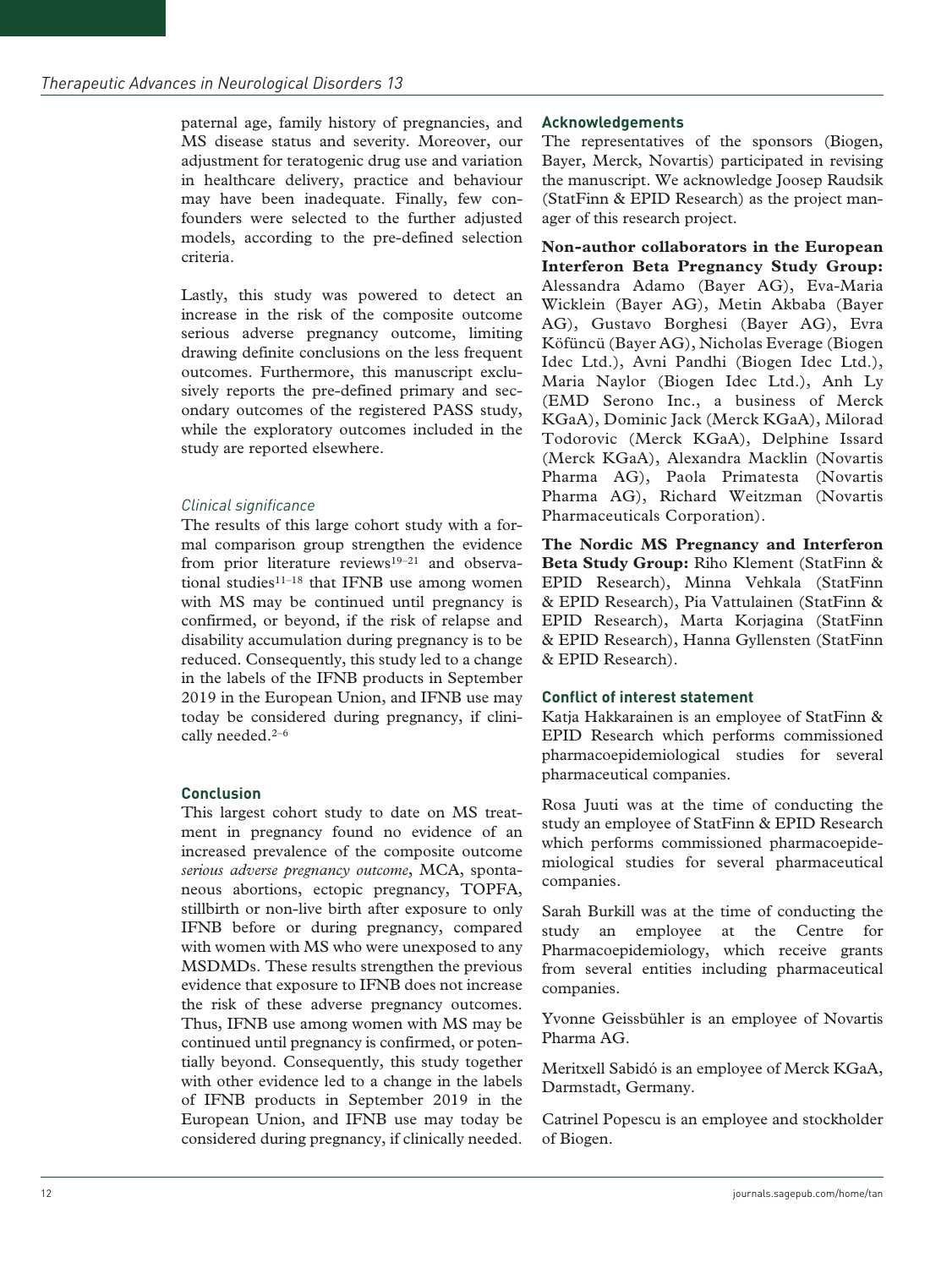Kiliana Suzart-Woischnik is an employee of Bayer AG.

Jan Hillert received unrestricted grants, honoraria for serving on advisory boards and/or speaker honoraria from Biogen, Sanofi-Genzyme, Novartis, Merck-Serono, Bayer-Schering, Teva and Biogen Idec. This MS research was funded by the Swedish Research Council and the Swedish Brain foundation.

Miia Artama reports no disclosures.

Auli Verkkoniemi-Ahola received investigator fees (Sanofi) and congress fee covering or honoraria for lectures or advisory boards (Biogen, Merck, Novartis, Roche, Sanofi-Genzyme, Grifols).

Kjell-Morten Myhr received unrestricted grants and/or speaker honoraria and/or scientific advisory board honoraria from Almirall, Biogen, Genzyme, Merck, Novartis, Sanofi-Aventis, Roche and the Norwegian MS Society.

Juha Mehtälä was at the time of conducting the study an employee of StatFinn & EPID Research which performs commissioned pharmacoepidemiological studies for several pharmaceutical companies.

Shahram Bahmanyar is an employee at the Centre for Pharmacoepidemiology, which receives grants from several entities including pharmaceutical companies.

Scott Montgomery received funding for MS research in the last 5 years from Roche, Novartis and AstraZeneca; and speaker's honoraria, including from Teva.

Pasi Korhonen was at the time of conducting the study an employee of StatFinn & EPID Research which performs commissioned pharmacoepidemiological studies for several pharmaceutical companies.

# **Funding**

The authors disclosed receipt of the following financial support for the research, authorship, and/or publication of this article: this study was funded by Bayer AG, Biogen Netherlands B.V., Merck KGaA, and Novartis Europharm Limited.

## **Role of the funding source**

The study sponsors could comment on the study design, the interpretation of data and the writing of the manuscript. The study sponsors had no role in the data collection or analysis, or the decision to submit the paper for publication.

# **ORCID iD**

Katja M Hakkarainen D [https://orcid.org/0000-](https://orcid.org/0000-0002-7313-8532) [0002-7313-8532](https://orcid.org/0000-0002-7313-8532)

## **Supplemental material**

Supplemental material for this article is available online.

## **References**

- 1. Baird SM and Dalton J. Multiple sclerosis in pregnancy. *J Perinat Neonatal Nurs* 2013; 27: 232–241.
- 2. Biogen Netherlands B.V. Summary of product characteristics; AVONEX [Internet], 2019, [https://www.ema.europa.eu/en/documents/](https://www.ema.europa.eu/en/documents/product-information/avonex-epar-product-information_en.pdf) [product-information/avonex-epar-product](https://www.ema.europa.eu/en/documents/product-information/avonex-epar-product-information_en.pdf)[information\\_en.pdf](https://www.ema.europa.eu/en/documents/product-information/avonex-epar-product-information_en.pdf) (accessed 10 August 2020).
- 3. Bayer AG. Summary of product characteristics; Betaferon [Internet], 2019, [https://www.ema.](https://www.ema.europa.eu/en/documents/product-information/betaferon-epar-product-information_en.pdf) [europa.eu/en/documents/product-information/](https://www.ema.europa.eu/en/documents/product-information/betaferon-epar-product-information_en.pdf) [betaferon-epar-product-information\\_en.pdf](https://www.ema.europa.eu/en/documents/product-information/betaferon-epar-product-information_en.pdf)  (accessed 10 August 2020).
- 4. Novartis Europharm Limited. Summary of product characteristics; Extavia [Internet], 2019, [https://www.ema.europa.eu/en/](https://www.ema.europa.eu/en/documents/product-information/extavia-epar-product-information_en.pdf) [documents/product-information/extavia](https://www.ema.europa.eu/en/documents/product-information/extavia-epar-product-information_en.pdf)[epar-product-information\\_en.pdf](https://www.ema.europa.eu/en/documents/product-information/extavia-epar-product-information_en.pdf) (accessed 10 August 2020).
- 5. Biogen Netherlands B.V. Summary of product characteristics; Plegridy [Internet], 2019, [https://](https://www.ema.europa.eu/en/documents/product-information/plegridy-epar-product-information_en.pdf) [www.ema.europa.eu/en/documents/product](https://www.ema.europa.eu/en/documents/product-information/plegridy-epar-product-information_en.pdf)[information/plegridy-epar-product-information\\_](https://www.ema.europa.eu/en/documents/product-information/plegridy-epar-product-information_en.pdf) [en.pdf](https://www.ema.europa.eu/en/documents/product-information/plegridy-epar-product-information_en.pdf) (accessed 10 August 2020).
- 6. European Medicines Agency. Rebif [Internet], 2020, [https://www.ema.europa.eu/en/documents/](https://www.ema.europa.eu/en/documents/product-information/rebif-epar-product-information_en.pdf) [product-information/rebif-epar-product](https://www.ema.europa.eu/en/documents/product-information/rebif-epar-product-information_en.pdf)[information\\_en.pdf](https://www.ema.europa.eu/en/documents/product-information/rebif-epar-product-information_en.pdf) (accessed 10 August 2020).
- 7. Montalban X, Gold R, Thompson AJ*, et al*. ECTRIMS/EAN guideline on the pharmacological treatment of people with multiple sclerosis. *Eur J Neurol* 2018; 25: 215–237.
- 8. Montalban X, Gold R, Thompson AJ*, et al*. ECTRIMS/EAN guideline on the pharmacological treatment of people with multiple sclerosis. *Mult Scler* 2018; 24: 96–120.
- 9. Ransohoff RM, Hafler DA and Lucchinetti CF. Multiple sclerosis-a quiet revolution. *Nat Rev Neurol* 2015; 11: 134–142.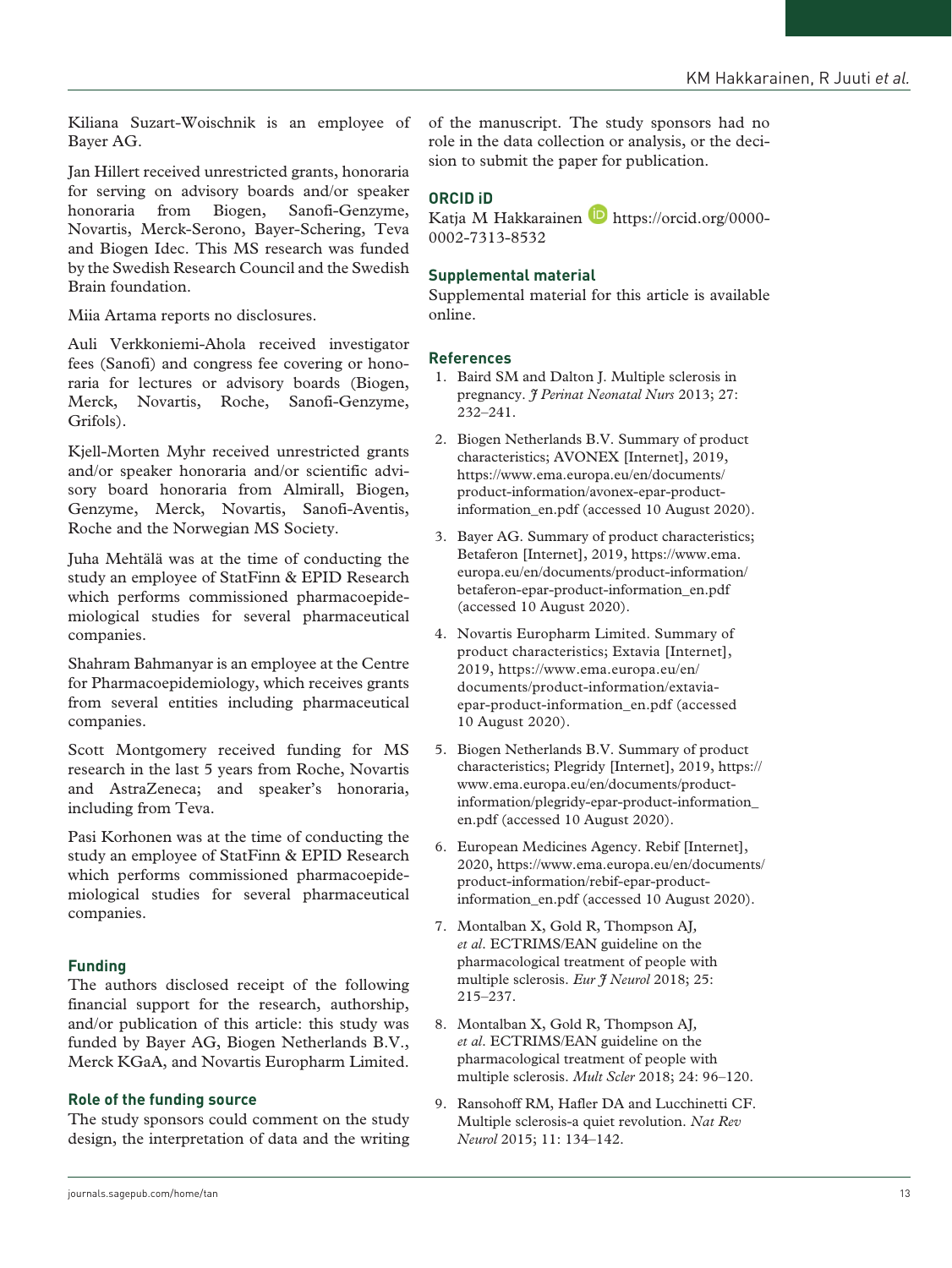- 10. Boneschi FM, Vacchi L, Rovaris M*, et al*. Mitoxantrone for multiple sclerosis. *Cochrane Database Syst Rev* 2013; 31: CD002127.
- 11. Thiel S, Langer-Gould A, Rockhoff M*, et al*. Interferon-beta exposure during first trimester is safe in women with multiple sclerosis-a prospective cohort study from the German multiple sclerosis and pregnancy registry. *Mult Scler* 2016; 22: 801–809.
- 12. Hellwig K, Haghikia A, Rockhoff M*, et al*. Multiple sclerosis and pregnancy: experience from a nationwide database in Germany. *Ther Adv Neurol Disord* 2012; 5: 247–253.
- 13. Romero RS, Lünzmann C and Bugge J-P. Pregnancy outcomes in patients exposed to interferon beta-1b. *J Neurol Neurosurg Psychiatry* 2015; 86: 587–589.
- 14. Coyle PK, Sinclair SM, Scheuerle AE*, et al*. Final results from the Betaseron (interferon β-1b) pregnancy registry: a prospective observational study of birth defects and pregnancy-related adverse events. *BMJ Open* 2014; 4: e004536.
- 15. Sandberg-Wollheim M, Alteri E, Moraga MS*, et al*. Pregnancy outcomes in multiple sclerosis following subcutaneous interferon beta-1a therapy. *Mult Scler* 2011; 17: 423–430.
- 16. Amato MP, Portaccio E, Ghezzi A*, et al*. Pregnancy and fetal outcomes after interferon-β exposure in multiple sclerosis. *Neurology* 2010; 75: 1794–1802.
- 17. Weber-Schoendorfer C and Schaefer C. Multiple sclerosis, immunomodulators, and pregnancy outcome: a prospective observational study. *Mult Scler* 2009; 15: 1037–1042.
- 18. Patti F, Cavallaro T, Lo Fermo S*, et al*. Is in utero early-exposure to interferon beta a risk factor for pregnancy outcomes in multiple sclerosis? *J Neurol* 2008; 255: 1250–1253.
- 19. Lu E, Wang BW, Guimond C*, et al*. Diseasemodifying drugs for multiple sclerosis in pregnancy: a systematic review. *Neurology* 2012; 79: 1130–1135.
- 20. Alroughani R, Altintas A, Al Jumah M*, et al*. Pregnancy and the use of disease-modifying therapies in patients with multiple sclerosis: benefits versus risks. *Mult Scler Int* 2016; 2016: 1034912.
- 21. Thöne J, Thiel S, Gold R*, et al*. Treatment of multiple sclerosis during pregnancy - safety considerations. *Expert Opin Drug Saf* 2017; 16: 523–534.
- 22. EPID Research. Pregnancy outcomes in multiple sclerosis populations exposed and unexposed to interferon β – a register-based study in the Nordic countries [Internet], 2015, [http://www.encepp.eu/](http://www.encepp.eu/encepp/openAttachment/fullProtocol/13164;jsessionid=OJ0xcA1W9KJ5YmoVOTxtrWJ0RzswVzoX4GPwRm6StJFFlMKeCAUh!-1357411575) [encepp/openAttachment/fullProtocol/13164;jsessi](http://www.encepp.eu/encepp/openAttachment/fullProtocol/13164;jsessionid=OJ0xcA1W9KJ5YmoVOTxtrWJ0RzswVzoX4GPwRm6StJFFlMKeCAUh!-1357411575) [onid=OJ0xcA1W9KJ5YmoVOTxtrWJ0Rzsw](http://www.encepp.eu/encepp/openAttachment/fullProtocol/13164;jsessionid=OJ0xcA1W9KJ5YmoVOTxtrWJ0RzswVzoX4GPwRm6StJFFlMKeCAUh!-1357411575) [VzoX4GPwRm6StJFFlMKeCAUh!-1357411575](http://www.encepp.eu/encepp/openAttachment/fullProtocol/13164;jsessionid=OJ0xcA1W9KJ5YmoVOTxtrWJ0RzswVzoX4GPwRm6StJFFlMKeCAUh!-1357411575) (accessed 1 November 2019).
- 23. The National Institute for Health and Welfare. Care register for health care [Internet]. The National Institute for Health and Welfare (THL), Finland, 2016, [http://thl.fi/fi/web/](http://thl.fi/fi/web/thlfi-en/statistics/information-on-statistics/register-descriptions/care-register-for-health-care) [thlfi-en/statistics/information-on-statistics/](http://thl.fi/fi/web/thlfi-en/statistics/information-on-statistics/register-descriptions/care-register-for-health-care) [register-descriptions/care-register-for-health-care](http://thl.fi/fi/web/thlfi-en/statistics/information-on-statistics/register-descriptions/care-register-for-health-care)  (accessed 10 December 2018).
- 24. The National Institute for Health and Welfare. Medical birth register [Internet]. The National Institute for Health and Welfare (THL), Finland, 2019, [http://thl.fi/en/web/thlfi-en/statistics/](http://thl.fi/en/web/thlfi-en/statistics/information-on-statistics/register-descriptions/newborns) [information-on-statistics/register-descriptions/](http://thl.fi/en/web/thlfi-en/statistics/information-on-statistics/register-descriptions/newborns) [newborns](http://thl.fi/en/web/thlfi-en/statistics/information-on-statistics/register-descriptions/newborns) (accessed 10 December 2018).
- 25. Gissler M. Registration of births and induced abortions in the Nordic countries. *Finn Yearb Popul Res* 2010; XLV: 171–178.
- 26. The National Institute for Health and Welfare. Register of induced abortions - THL [Internet]. The National Institute for Health and Welfare (THL), Finland, 2015, [http://thl.fi/en/web/](http://thl.fi/en/web/thlfi-en/statistics/information-on-statistics/register-descriptions/register-of-induced-abortions) [thlfi-en/statistics/information-on-statistics/](http://thl.fi/en/web/thlfi-en/statistics/information-on-statistics/register-descriptions/register-of-induced-abortions) [register-descriptions/register-of-induced-abortions](http://thl.fi/en/web/thlfi-en/statistics/information-on-statistics/register-descriptions/register-of-induced-abortions)  (accessed 10 December 2018).
- 27. The National Institute for Health and Welfare. Register of Congenital malformations - Quality description [Internet]. The National Institute for Health and Welfare (THL), Finland, 2015, [http://](http://thl.fi/en/web/thlfi-en/statistics/information-on-statistics/register-descriptions/register-of-congenital-malformations) [thl.fi/en/web/thlfi-en/statistics/information-on](http://thl.fi/en/web/thlfi-en/statistics/information-on-statistics/register-descriptions/register-of-congenital-malformations)[statistics/register-descriptions/register-of-congenital](http://thl.fi/en/web/thlfi-en/statistics/information-on-statistics/register-descriptions/register-of-congenital-malformations)[malformations](http://thl.fi/en/web/thlfi-en/statistics/information-on-statistics/register-descriptions/register-of-congenital-malformations) (accessed 10 December 2018).
- 28. Kela. Statistics on reimbursement entitlements in respect of medicines [Internet], 2020, [https://](https://www.kela.fi/en/web/en/statistics-by-topic/reimbursement-entitlements-in-respect-of-medicines) [www.kela.fi/en/web/en/statistics-by-topic/](https://www.kela.fi/en/web/en/statistics-by-topic/reimbursement-entitlements-in-respect-of-medicines) [reimbursement-entitlements-in-respect-of](https://www.kela.fi/en/web/en/statistics-by-topic/reimbursement-entitlements-in-respect-of-medicines)[medicines](https://www.kela.fi/en/web/en/statistics-by-topic/reimbursement-entitlements-in-respect-of-medicines) (accessed 10 August 2020).
- 29. Kela. Statistics on reimbursements for prescription medicines [Internet], 2020, [https://www.kela.fi/web/en/statistics-by-topic/](https://www.kela.fi/web/en/statistics-by-topic/reimbursements-for-prescription-medicines) [reimbursements-for-prescription-medicines](https://www.kela.fi/web/en/statistics-by-topic/reimbursements-for-prescription-medicines)  (accessed 10 August 2020).
- 30. Socialstyrelsen. The National Patient Register [Internet], 2019, [https://www.socialstyrelsen.](https://www.socialstyrelsen.se/en/statistics-and-data/registers/register-information/the-national-patient-register/) [se/en/statistics-and-data/registers/register](https://www.socialstyrelsen.se/en/statistics-and-data/registers/register-information/the-national-patient-register/)[information/the-national-patient-register/](https://www.socialstyrelsen.se/en/statistics-and-data/registers/register-information/the-national-patient-register/)  (accessed 10 August 2020).